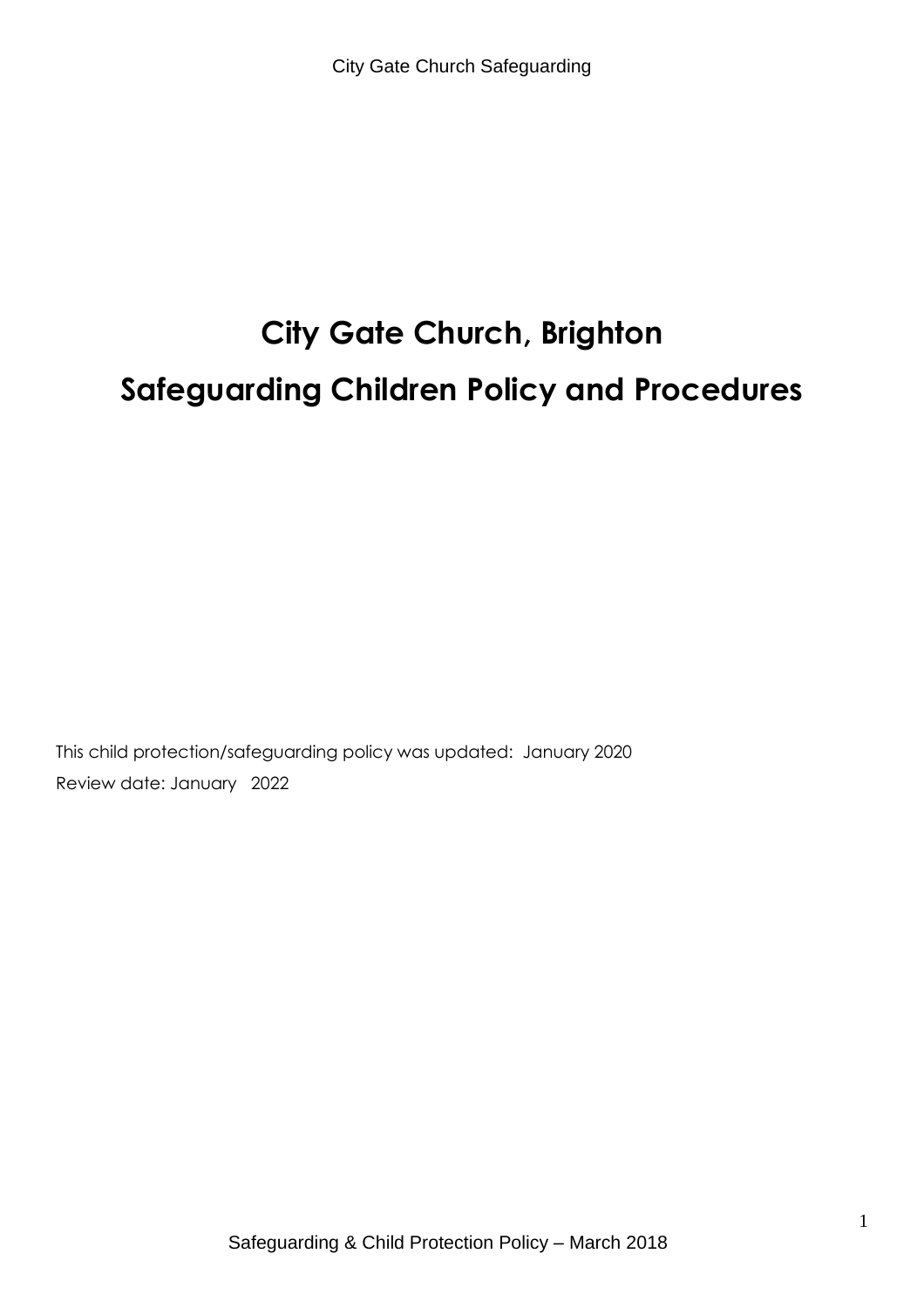As the people of City Gate Church Brighton, we believe each person has a value and dignity which comes directly from being created in God's own image. We are concerned with the wholeness of each individual. Among other things, this implies a duty to value all people as bearing the image of God and to protect them from harm. City Gate Church has a responsibility to protect and safeguard the welfare of children, young people and vulnerable adults they come into contact with. The need for guidelines and procedures is important to ensure that this is done with understanding and clarity. The Leadership & Trustees of City Gate Church fully endorse and support the safeguarding policies for children, and adults at risk, that are implemented across the charity's projects and congregations. While the church is a community that is welcoming and inclusive, the protection of children, young people and vulnerable adults remains paramount.

The definition of a child for this policy is anyone who has not yet reached their 18th birthday. The fact that a child has reached 16 years of age, is living independently or is in further education, is a member of the armed forces, is in hospital or in custody in the secure estate, does not change his/her status or entitlements to services or protection.

# **The person with lead responsibility for safeguarding within City Gate Church is: Cathy Wilkins & as a deputy: Patrick Strannack.**

# **Our trustee with responsibility for safeguarding within City Gate Church is: Becky Godden**

All staff and volunteers are made aware of this policy, and the process for reporting concerns, by issuing the policy at induction and having regular safeguarding training.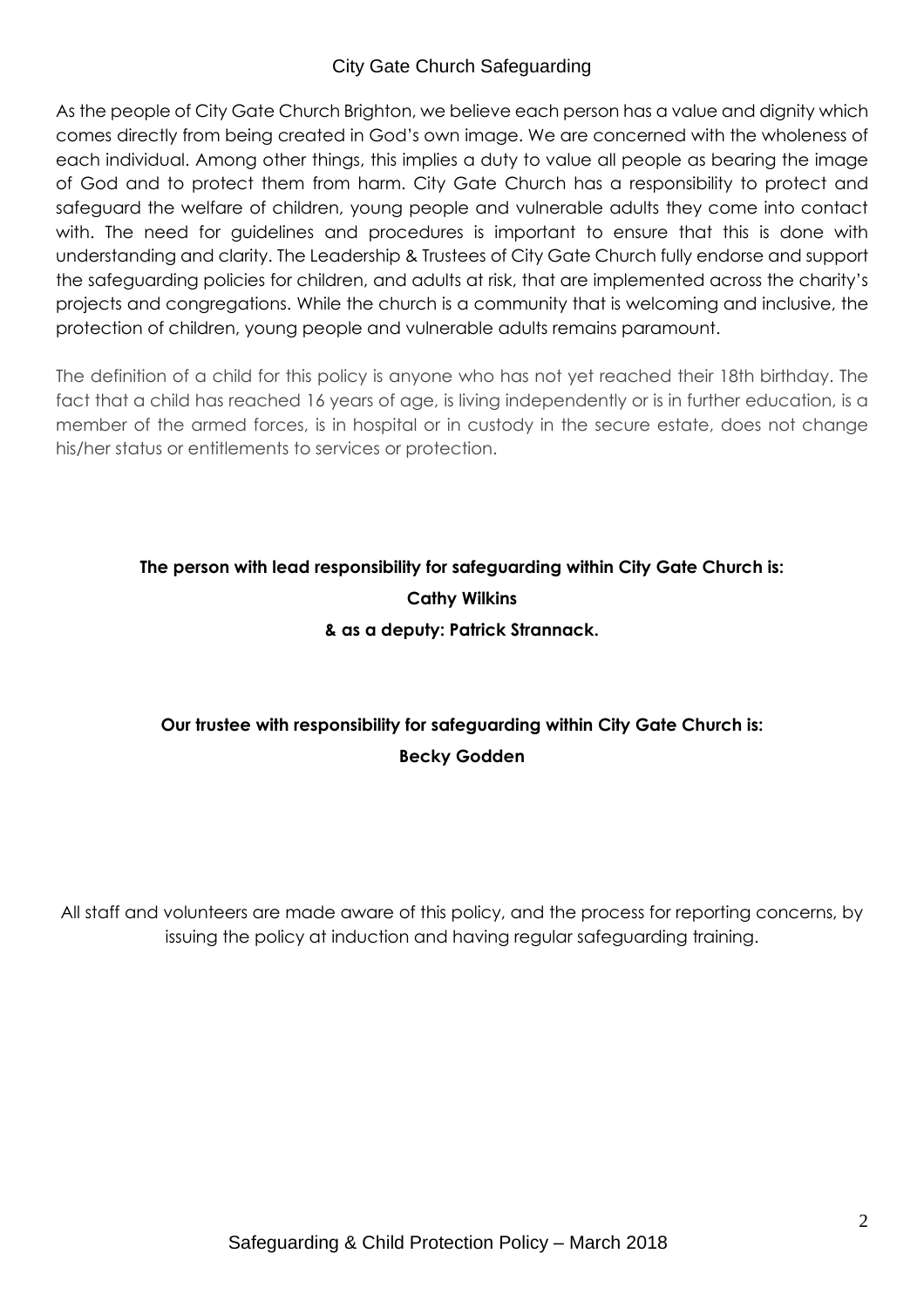# **Contents**

- 1. Safeguarding and promoting the welfare of children
- 2. Roles and Responsibilities
	- Leadership & Designated Safeguarding Lead
	- Children's Lead Workers / Youth Leaders
	- Volunteer Workers
- 3. Definitions of harm
	- Abuse
	- Physical
	- Emotional abuse
	- Sexual abuse
	- Neglect
- 4. Other forms of abuse
- 5. Recognition of harm
- 6. Acting on concerns recording what you see or are told by a child
	- Use of Care Diary for smaller concerns
	- Managing a disclosure
	- Seeking Medical Attention
- 7. Referring or reporting concerns about a child
	- Completing Safeguarding Incident Report Form
	- Informing or not informing parents/carers
	- Consent
- 8. Recruitment and selection & recruiting ex-offenders
- 9. Code of Practice/Behaviour code
- 10. Managing offenders who pose a risk
- 11. Allegations against staff members / volunteers
- 12. Appendix 1 Seven Golden rules of information sharing
- 13. Appendix 2 Other forms of abuse
- 14. Appendix 3 Register and Care Diary with Body Map
- 15. Appendix 4 Safeguarding Incident Report Form
- 16. Appendix 5 Safeguarding Code of Conduct
- 17. Appendix 6 Useful contact numbers
- 18. Appendix 7 City Gate Church and local contact numbers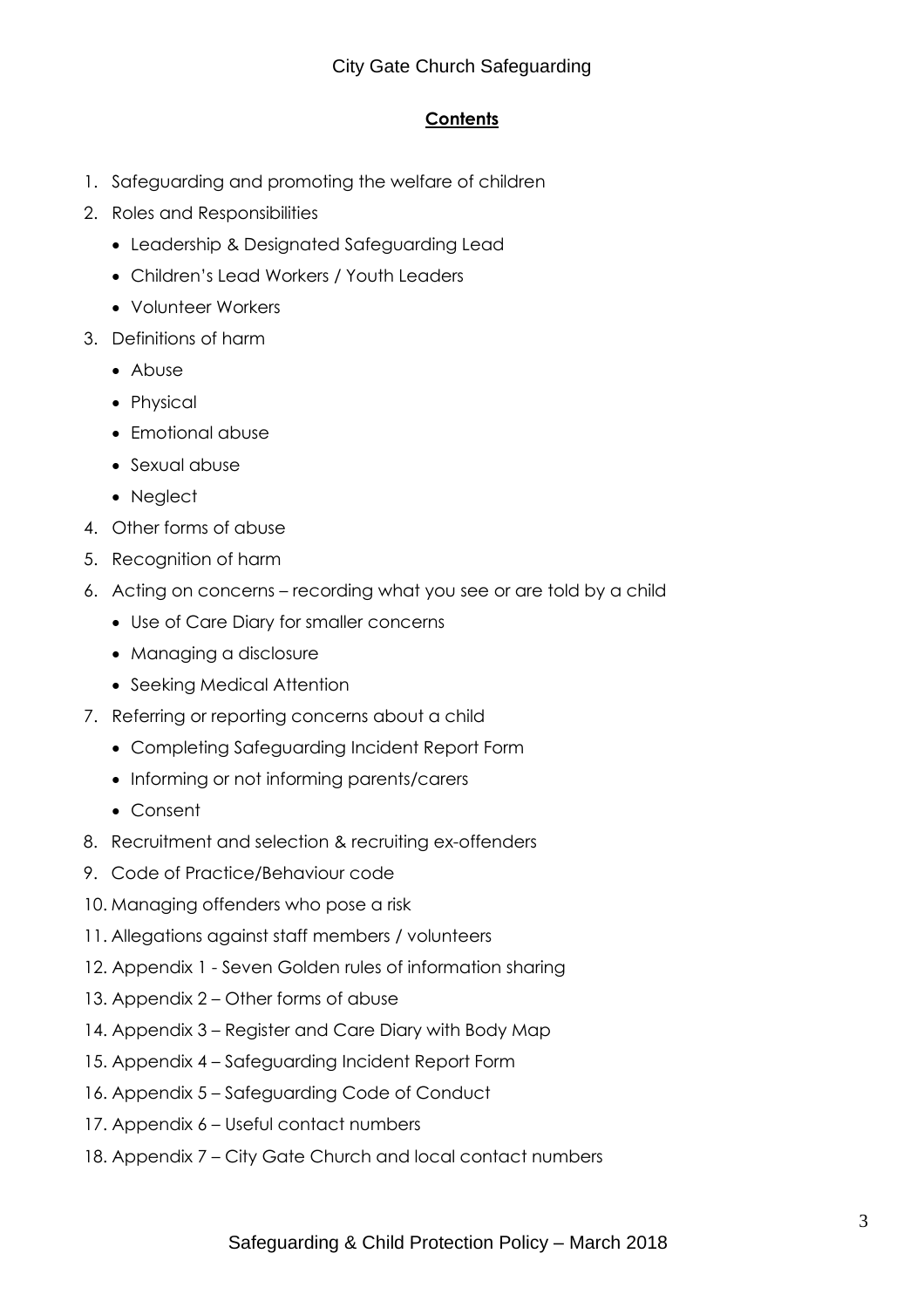# **1. Safeguarding and promoting the welfare of children**

City Gate church is committed to keeping the welfare of any child or young person who is involved at any point of our services paramount, ensuring that they are valued, listened to and respected.

All children or young people, whatever their gender, disability, racial or ethnic background, religious beliefs or sexual orientation have a right to a safe and caring environment when participating in any activities run by City Gate church and to equal protection from any form of exploitation or abuse.

Everyone working or volunteering with us, including its trustees, employees and volunteers is responsible for ensuring all children are safe.

We consider anyone aged under 18 to be a child for the purposes of this child protection policy. This includes the children of adult members, or service users of City Gate church.

We will promote the welfare of all children participating in our services by:

- Implementing a robust recruitment and selection process with new staff or volunteers.
- Identifying a designated lead person for dealing with concerns or allegations of abuse and clear referral process.
- Providing training for all who work with us so that they are clear about their responsibilities especially regarding safeguarding best practice.
- Ensuring that any concerns of possible abuse are referred appropriately and co-operating with the work of statutory agencies as necessary.
- Structuring our services to help children to protect themselves and understand the importance of protecting others.
- Identifying and implementing good practice in relation to the care, protection and welfare of children.
- Encouraging parents and carers to be involved with the programmes and develop a relationship with City Gate church which promotes their child's welfare.
- Providing a whistleblowing policy that allows for an open and well-publicised way for adults and young people to voice concerns about abusive or unethical behaviour.
- Developing a listening culture where children feel confident that if they have concerns someone will listen and take them seriously.
- Adhering to guidance provided by Pioneer Safeguarding lead, and membership of CCPAS which provides policy and practice advice and training.
- •

# **2: Roles and Responsibilities**

City Gate church aims to establish clear roles and responsibilities for all its staff and volunteers, and clarify what is expected from **everyone** in the organisation regarding their safeguarding responsibilities.

**a) The Church Leadership and Designated Lead will provide:**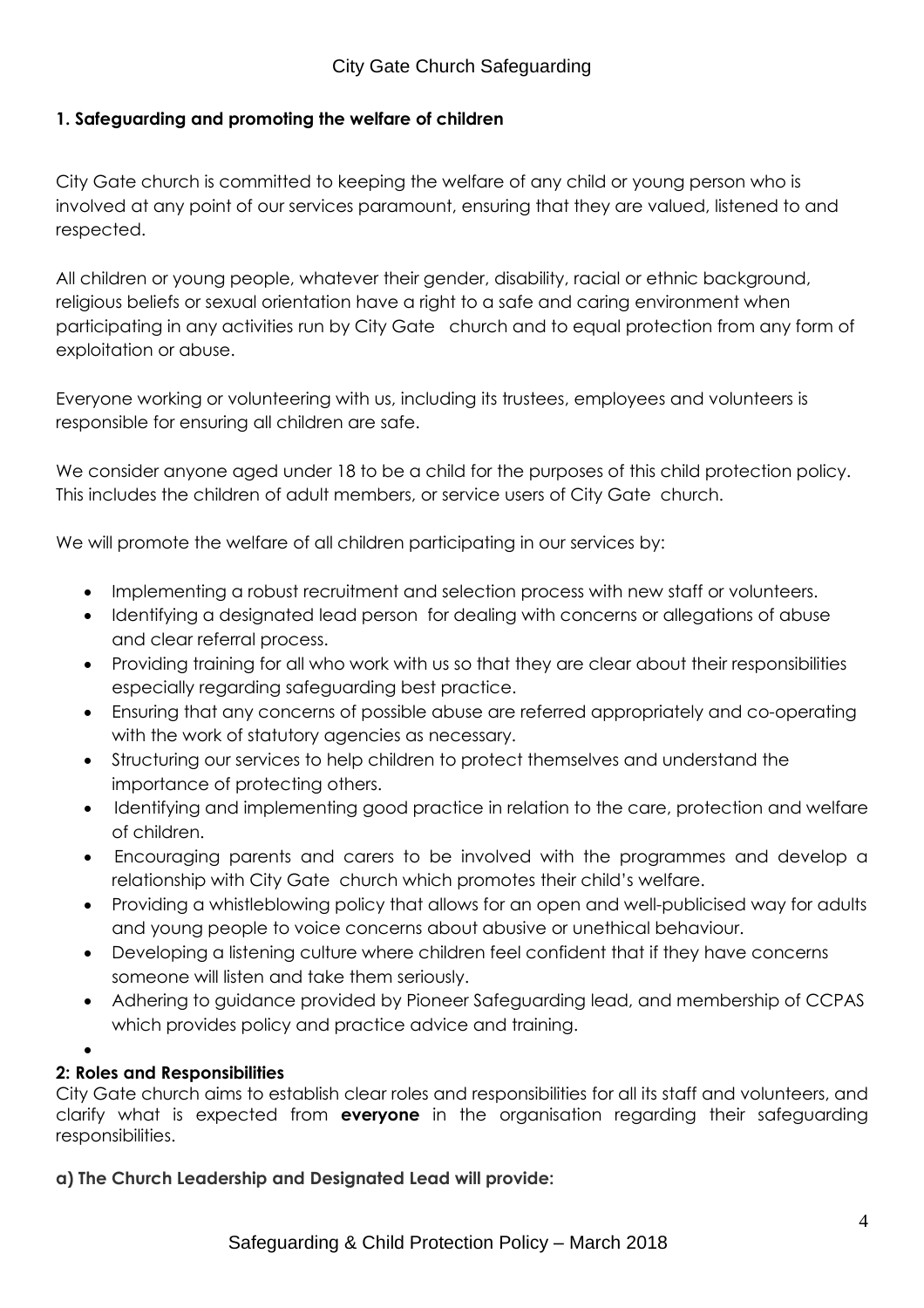- ➢A Safeguarding policy for protecting children, and a procedure for what to do if there are concerns about a child's welfare.
- ➢A named person for dealing with concerns or allegations of abuse and step-by-step guidance on what action to take.
- ➢A rigorous recruitment and selection process for paid staff and volunteers who work with children.
- ➢A written code of behaviour that outlines good practice when working with children.
- ➢A training plan and regular opportunities for all those in contact with children to learn about safeguarding and health and safety.
- ➢A whistle-blowing policy that allows for an open and well-publicised way for adults and young people to voice any concerns about abusive or unethical behaviour.
- ➢Information for young people and for parents or carers about their safeguarding policy for protecting children, and where to go for help.
- ➢A protective culture that puts children's interests first children must feel confident that if they have concerns someone will listen and take them seriously.
- ➢Guidance on taking children away on trips and on internet use: social networking policy, use of photographs and guidance on chatrooms, websites.
- ➢Policies on bullying, cyberbullying and on health and safety.
- ➢Policies and guidelines for those who may pose a threat to children and young people are effectively managed and monitored.

➢Working practices when dealing with sex offenders in church.

➢Pastoral support for those affected by abuse.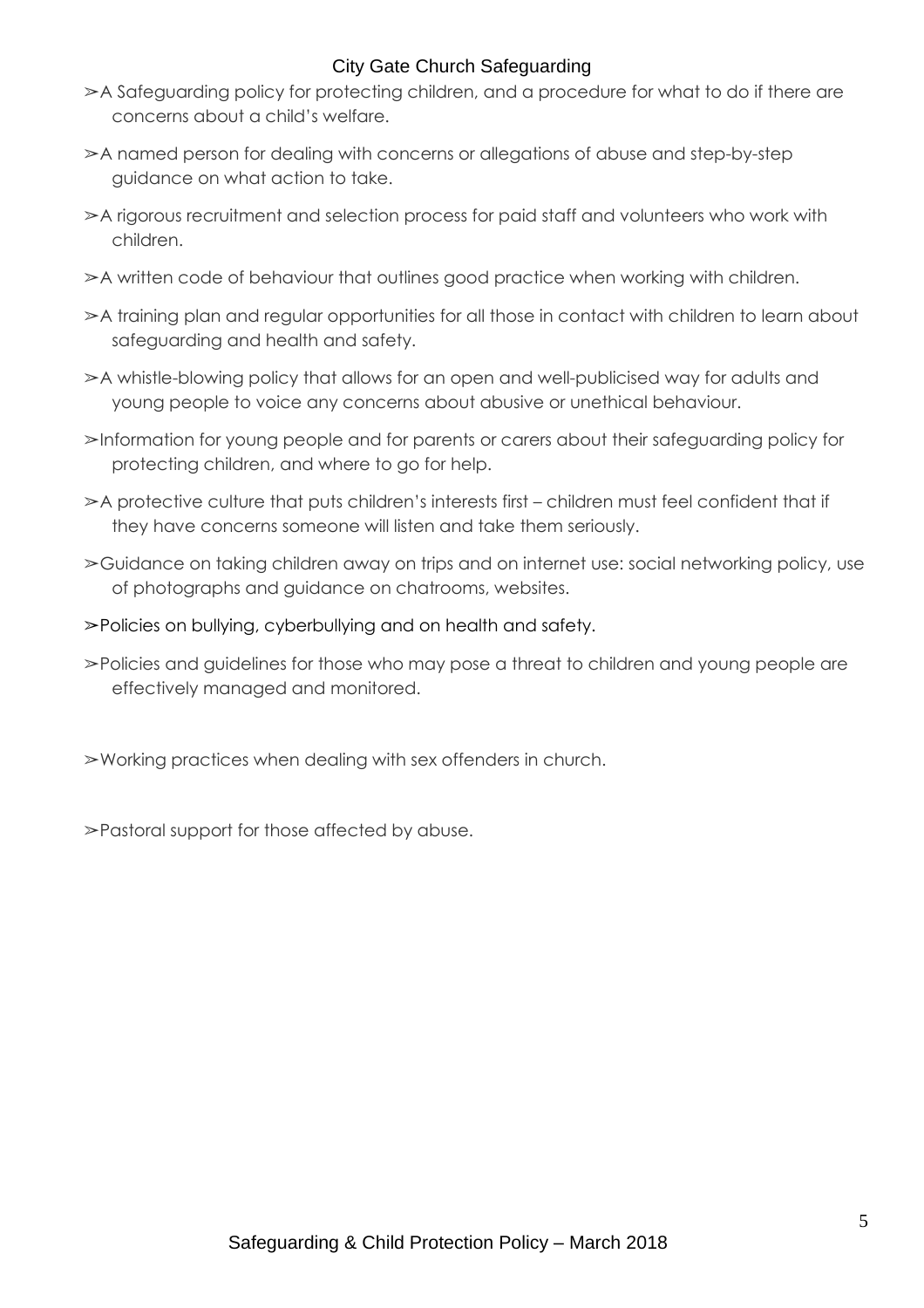#### City Gate Church Safeguarding **b) Children's Workers/Youth Leaders will ensure:**

- ➢All volunteers working with children and young adults are safely recruited, using DBS checks where appropriate.
- ➢All new volunteers have completed an application form and applied for 2 references. Volunteers who have been serving the church for more than 5 years will have completed a long serving volunteers form signed by City Gate Church Elder.
- ➢Adults awaiting DBS checks or references are sensitively supervised, never left alone with a child or children and always have a safely recruited/DBS cleared member of the team in the room or toilet area with them.
- ➢Volunteers receive induction training regarding policies and specific group practices before they start on rota.
- ➢All volunteers complete Level 1 Safeguarding training as soon as possible and ongoing training is monitored. This may be training received from other organisations, from the Safeguarding Coordinator or update training sessions from Children/Youth Leader. Training should be recorded for each volunteer.
- ➢Records of DBS dates, and training received by volunteers, are up to date.
- ➢Adults are not alone with a child where their activity cannot be seen. This may mean leaving doors open, or two groups working in the same room.
- ➢Parents/carers are clear when responsibility for their child's care transfers from them to the children's worker and is returned to them at the end of the session.
- ➢Parents of all children attending our groups complete a Registration and Consent Form giving contact details, outlining medical needs, any food allergies and giving consent, or denying permission for photographs to be taken.
- ➢Children with special needs are fully integrated and protected within the church community.
- ➢Session Diary or registration form for each session are kept up to date. If a member of staff or a volunteer has minor concerns about a child's welfare they should record this following our Care Diary procedures.
- ➢Children's Workers/Youth Leaders attend further (level 2/3) training regarding child protection.

#### **c) Volunteer workers will always:**

 $\geq$  Abide by the policies outlined in this handbook, and by the specific guidelines of their groups individual working practices. The day-to-day practicalities will vary within different groups, but will never conflict with the core values and guidelines contained in this handbook.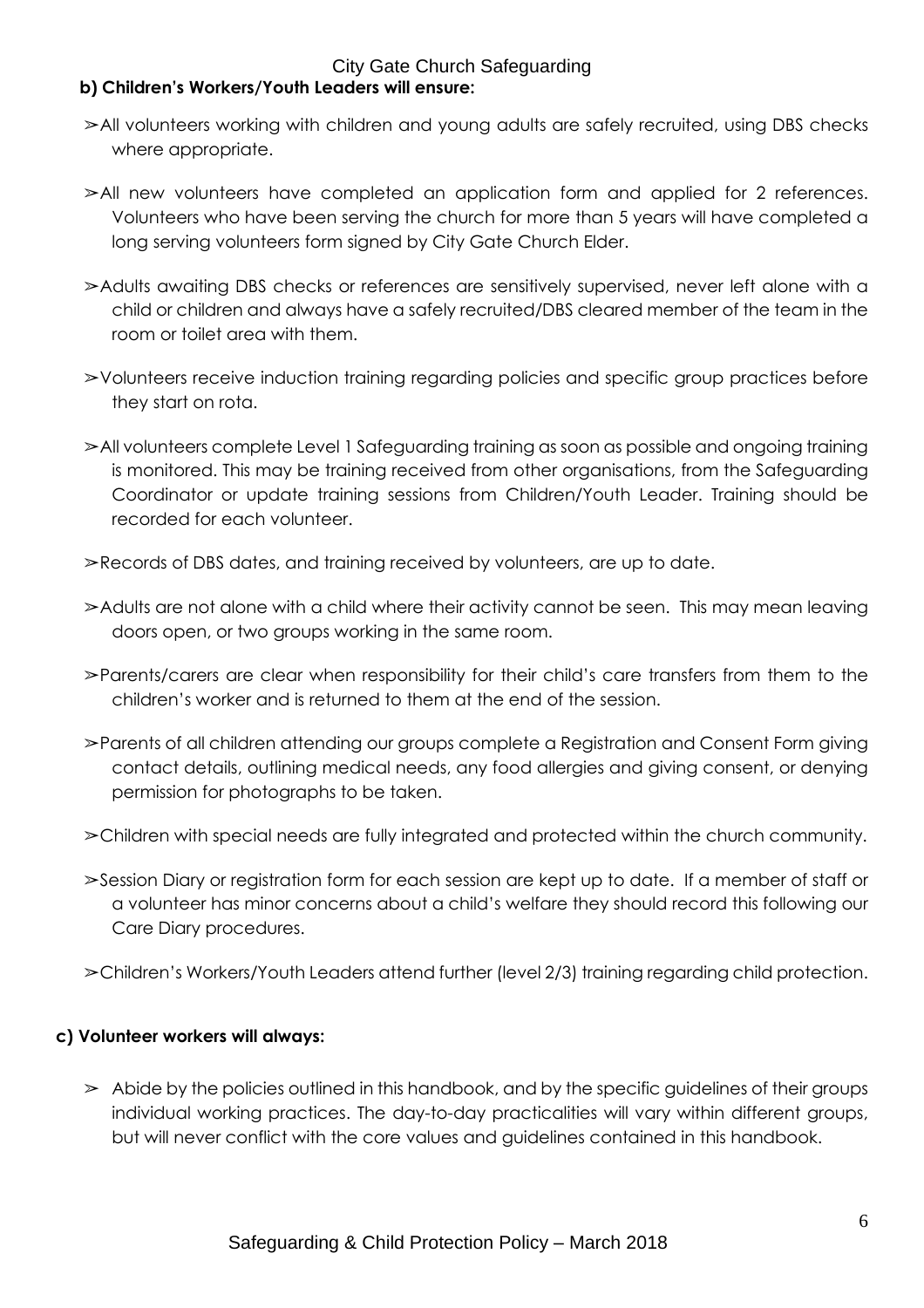- ➢Attend regular safeguarding training. This may mean attending a course run by the Safeguarding Coordinator and/or periodic training from the Children's Worker or Youth Leader. If you have attended safeguarding training in other organisations then please inform your leader. This will assist us in tailoring training for you accordingly.
- $\geq$  Treat all children and young people with respect and dignity befitting their age; watching their language, tone of voice, body language and non-verbal signals.
- ➢ Control and discipline children and young people without using physical punishment or derogatory names. The behaviour policy or code of conduct will be adhered to and promoted with the children/youth.
- $\geq$  Report any concerns to a leader on team or to the leadership if necessary.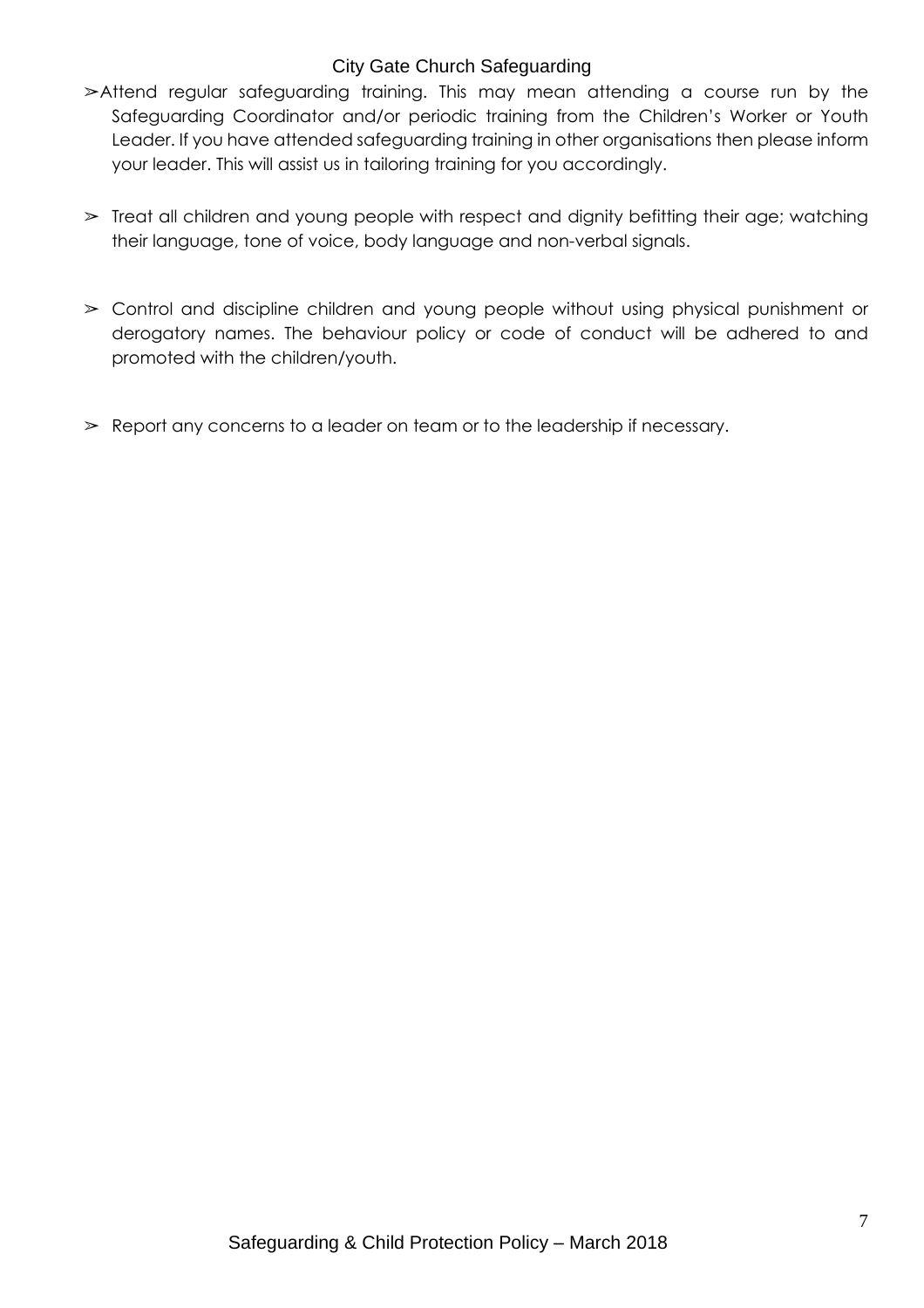# **3. Definitions of harm** - taken from Working Together Guidance 2015

# **Abuse**

A form of maltreatment of a child. Somebody may abuse or neglect a child by inflicting harm, or by failing to act to prevent harm. Children may be abused in a family or in an institutional or community setting by those known to them or, more rarely, by others (e.g. via the internet). They may be abused by an adult or adults, or another child or children.

#### **Physical abuse**

A form of abuse which may involve hitting, shaking, throwing, poisoning, burning or scalding, drowning, suffocating or otherwise causing physical harm to a child. Physical harm may also be caused when a parent or carer fabricates the symptoms of, or deliberately induces, illness in a child.

#### **Emotional abuse**

The persistent emotional maltreatment of a child such as to cause severe and persistent adverse effects on the child's emotional development. It may involve conveying to a child that they are worthless or unloved, inadequate, or valued only insofar as they meet the needs of another person. It may include not giving the child opportunities to express their views, deliberately silencing them or 'making fun' of what they say or how they communicate. It may feature age or developmentally inappropriate expectations being imposed on children.

These may include interactions that are beyond a child's developmental capability, as well as overprotection and limitation of exploration and learning, or preventing the child participating in normal social interaction. It may involve seeing or hearing the ill treatment of another. It may involve serious bullying (including cyber bullying), causing children frequently to feel frightened or in danger, or the exploitation or corruption of children. Some level of emotional abuse is involved in all types of maltreatment of a child, though it may occur alone.

#### **Sexual abuse**

Involves forcing or enticing a child or young person to take part in sexual activities, not necessarily involving a high level of violence, whether or not the child is aware of what is happening. The activities may involve physical contact, including assault by penetration (for example, rape or oral sex) or non-penetrative acts such as masturbation, kissing, rubbing and touching outside of clothing.

They may also include non-contact activities, such as involving children in looking at, or in the production of, sexual images, watching sexual activities, encouraging children to behave in sexually inappropriate ways, or grooming a child in preparation for abuse (including via the internet). Sexual abuse is not solely perpetrated by adult males. Women can also commit acts of sexual abuse, as can other children.

#### **Neglect**

The persistent failure to meet a child's basic physical and/or psychological needs, likely to result in the serious impairment of the child's health or development. Neglect may occur during pregnancy as a result of maternal substance abuse.

Once a child is born, neglect may involve a parent or carer failing to: provide adequate food, clothing and shelter (including exclusion from home or abandonment); protect a child from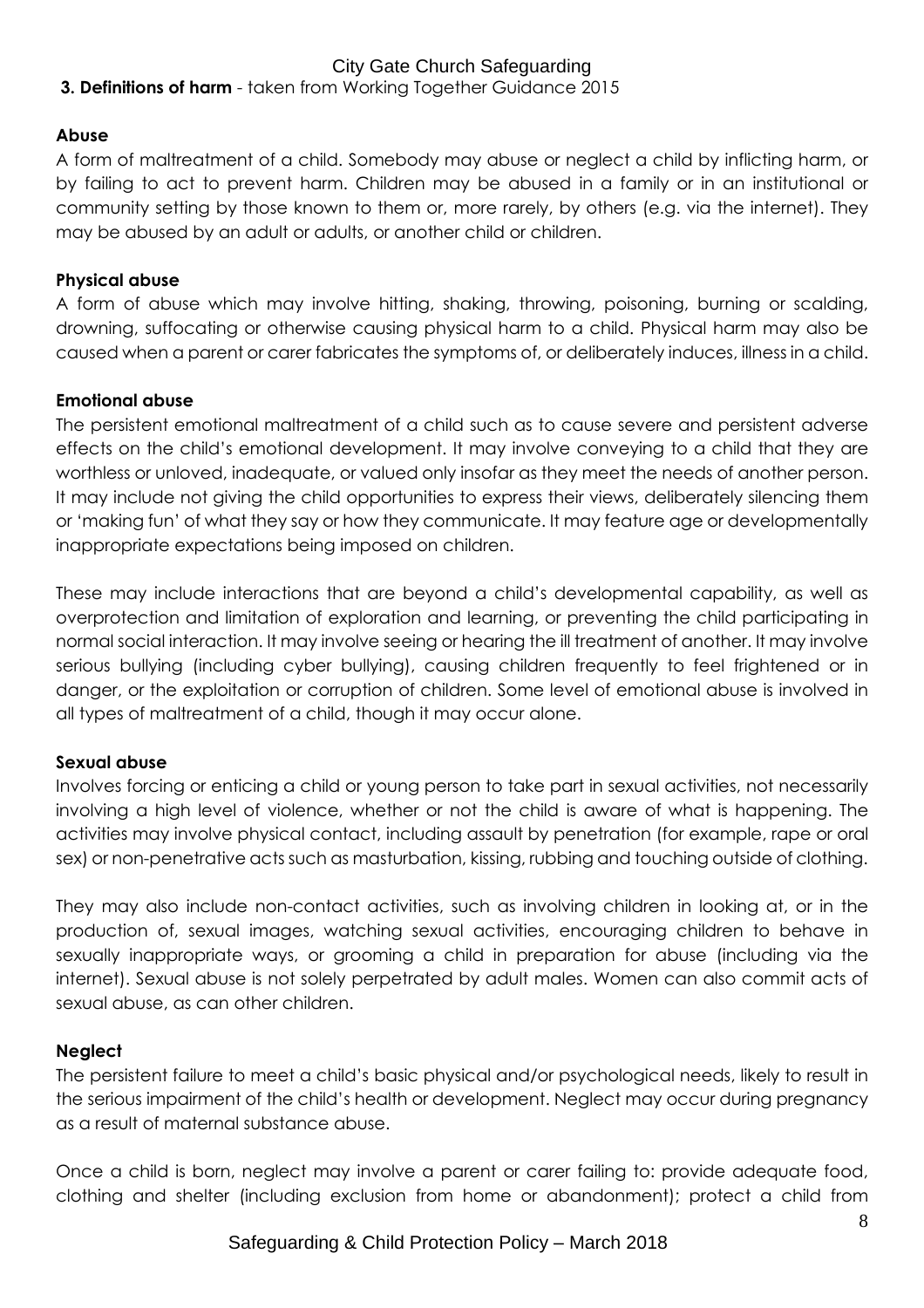physical and emotional harm or danger; ensure adequate supervision (including the use of inadequate care-givers); or ensure access to appropriate medical care or treatment. It may also include neglect of, or unresponsiveness to, a child's basic emotional needs.

This is not an exhaustive list and it must be recognised that it is not the role of staff or volunteers to *make an assessment of whether children or young people have suffered harm. Staff, volunteers and designated safeguarding leads do have a duty to report any concerns about harm in accordance with the Local Safeguarding Children Board, Guidelines and Procedures.*

#### **4. Other forms of abuse**

There is a brief overview at the end of this policy of other forms of abuse that can affect the children that come under our care and use our services. Having an awareness of these other types of abuse is useful, they are areas of abuse that are growing in significance as more cases come to light.

*See Appendix 2: 'Other forms of abuse' for more information, along with contact numbers to get specific help and support.*

# **Spiritual Abuse**

As a faith organisation City Gate church is aware of the risk of spiritual abuse in its own membership, and in other churches and faith groups. Spiritual abuse can occur in a variety of ways between many different people and situations.

Across the four UK nations, there are varying government definitions of the major recognised forms of spiritual abuse. However, currently there is no single agreed definition.

In 2013 spiritual abuse was defined as "*Coercion and control of one individual by another in a spiritual context. The target experiences spiritual abuse as a deeply emotional personal attack. This abuse may include: manipulation and exploitation, enforced accountability, censorship of decision making, requirements for secrecy and silence, pressure to conform, misuse of scripture or the pulpit to control behaviour, requirement of obedience to the abuser, the suggestion that the abuser has a 'divine' position, isolation from others, especially those external to the abusive context."* (Oakley, 2013 in Oakley & Kinmond, 2013 p21) courtesy of CCPAS leaflet 'Help . . . I want to understand spiritual abuse'.

[http://files.ccpas.co.uk/documents/Help-SpiritualAbuse%20\(2015\).pdf](http://files.ccpas.co.uk/documents/Help-SpiritualAbuse%2520(2015).pdf)

# **5. Recognition of harm**

#### **Recognising physical abuse**

The following are often regarded as indicators of concern:

- An explanation which is inconsistent with an injury;
- Several different explanations provided for an injury;
- Unexplained delay in seeking treatment;
- The parents / carers are uninterested or undisturbed by an accident or injury;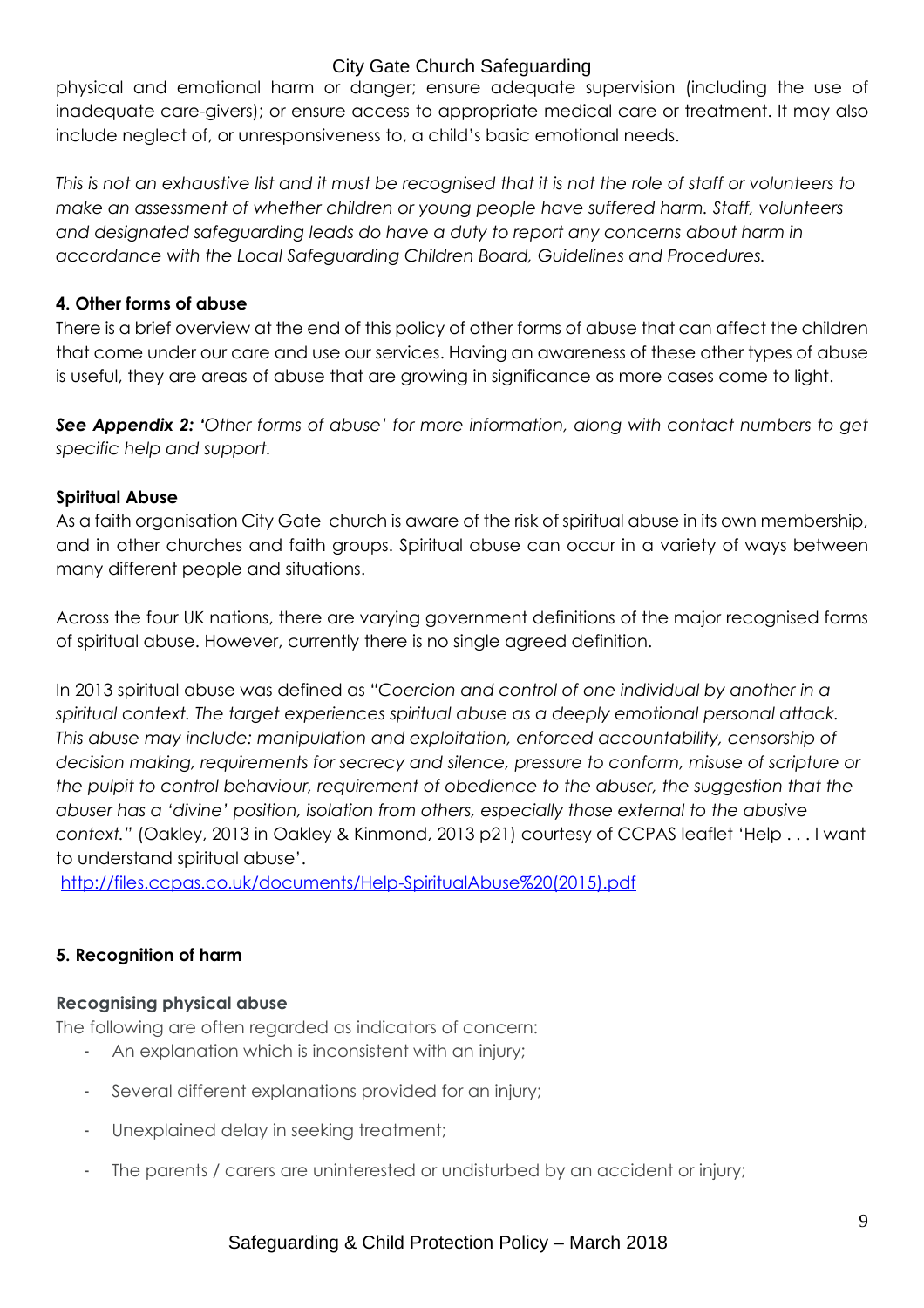- Parents are absent without good reason when their child is presented for treatment;
- Repeated presentation of minor injuries (which may represent a 'cry for help' and if ignored could lead to a more serious injury);
- Family use of different doctors and A&E departments;
- Reluctance to give information or mention previous injuries.

**All bruising** in non-mobile children should be considered to be non-accidental and should be referred for an assessment.

**Bite marks, scars and fractures** are all indicators of concern.

**Burns and scalds** can be difficult to distinguish between accidental and non-accidental and will always require experienced medical opinion. Any burn with a clear outline may be suspicious e.g.:

- Circular burns from cigarettes (but may be friction burns if along the bony protuberance of the spine);
- Linear burns from hot metal rods or electrical fire elements;
- Burns of uniform depth over a large area;
- Scalds that have a line indicating immersion or poured liquid (a child getting into hot water of its own accord will struggle to get out and cause splash marks);
- Old scars indicating previous burns/scalds which did not have appropriate treatment or adequate explanation.
- Scalds to the buttocks of a small child, particularly in the absence of burns to the feet, are indicative of dipping into a hot liquid or bath.

# **Recognising emotional abuse**

Emotional abuse may be difficult to recognise, as the signs are usually behavioural rather than physical. The manifestations of emotional abuse might also indicate the presence of other kinds of abuse.

The indicators of emotional abuse are often also associated with other forms of abuse. The following may be indicators of emotional abuse:

- Developmental delay;
- Abnormal attachment between a child and parent/carer e.g. anxious, indiscriminate or no attachment;
- Indiscriminate attachment or failure to attach;
- Aggressive behaviour towards others;
- Scapegoated within the family;
- Frozen watchfulness, particularly in preschool children;
- Low self esteem and lack of confidence;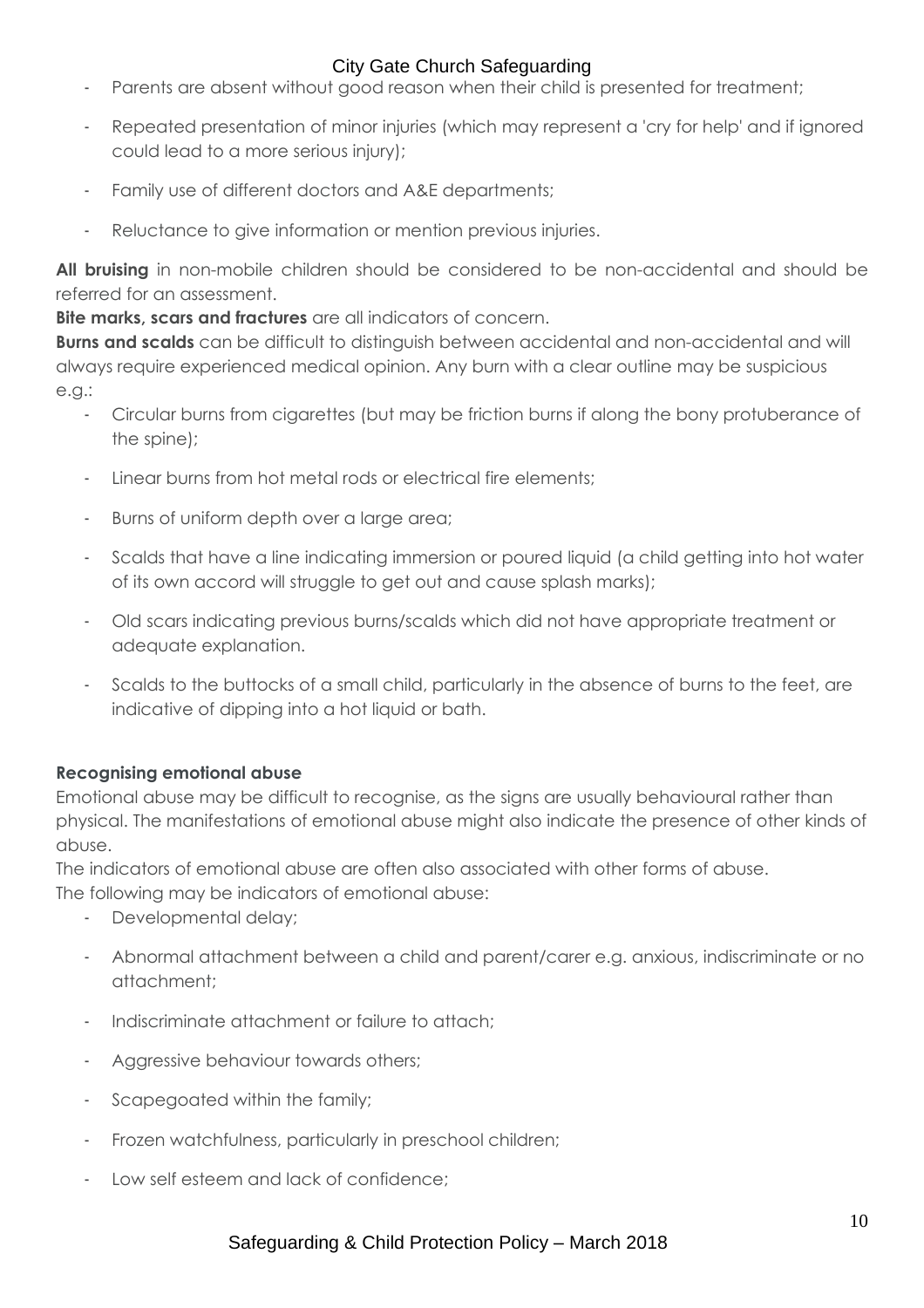Withdrawn or seen as a 'loner' - difficulty relating to others.

# **Recognising sexual abuse and exploitation**

Boys and girls of all ages may be sexually abused and exploited and are frequently scared to say anything due to guilt and/or fear. This is particularly difficult for a child to talk about and a full account should be taken of the cultural sensitivities of any individual child / family.

Recognition can be difficult, unless the child discloses and is believed. There may be no physical signs and indications are likely to be emotional / behavioural.

Some behavioural indicators associated with this form of abuse are:

- Inappropriate sexual conduct;
- Sexually explicit behaviour, play or conversation, inappropriate to the child's age;
- Continual and inappropriate or excessive masturbation;
- Self-harm (including eating disorder), self-mutilation and suicide attempts;
- Indiscriminate choice of sexual partners;
- Children who associate with other young people involved in exploitation;
- Children who have older boyfriends or girlfriends;
- An anxious unwillingness to remove clothes for e.g. sports events (but this may be related to cultural norms or physical difficulties);
- Children who go missing for periods of time or regularly come home late;
- Children who regularly miss school or education or do not take part in education;
- Children who appear with unexplained gifts or new possessions;
- Children who misuse drugs and alcohol.

Some physical indicators associated with this form of abuse are:

- Pain or itching of genital area;
- Blood on underclothes;
- Pregnancy in a younger girl where the identity of the father is not disclosed;
- Physical symptoms such as injuries to the genital or anal area, bruising to buttocks, abdomen and thighs, sexually transmitted infections, presence of semen on vagina, anus, external genitalia or clothing.

**A child under 13 years** is not legally capable of consenting to sexual activity. Any offence under the Sexual Offences Act 2003 involving a child aged under 13 years is very serious and should be taken to indicate that the child is suffering, or is likely to suffer, Significant Harm. Cases involving children under 13 years old will always be discussed with the Safeguarding lead or deputy for City Gate Church.

Under the Sexual Offences Act 2003, penetrative sex with a child under 13 years old is classed as rape. Where the allegation concerns penetrative sex, or other intimate sexual activity occurs, there would always be reasonable cause to suspect that a child, whether girl or boy, is suffering, or is likely to suffer, Significant Harm. There should be a presumption that the case will be reported to Children's Services/MASH.

Sexual activity with a child aged **under 16 years** is also an offence. Where it is consensual it may be less serious than if the child were aged under 13 years but may, nevertheless, have serious consequences for the welfare of the young person. Consideration should be given in every case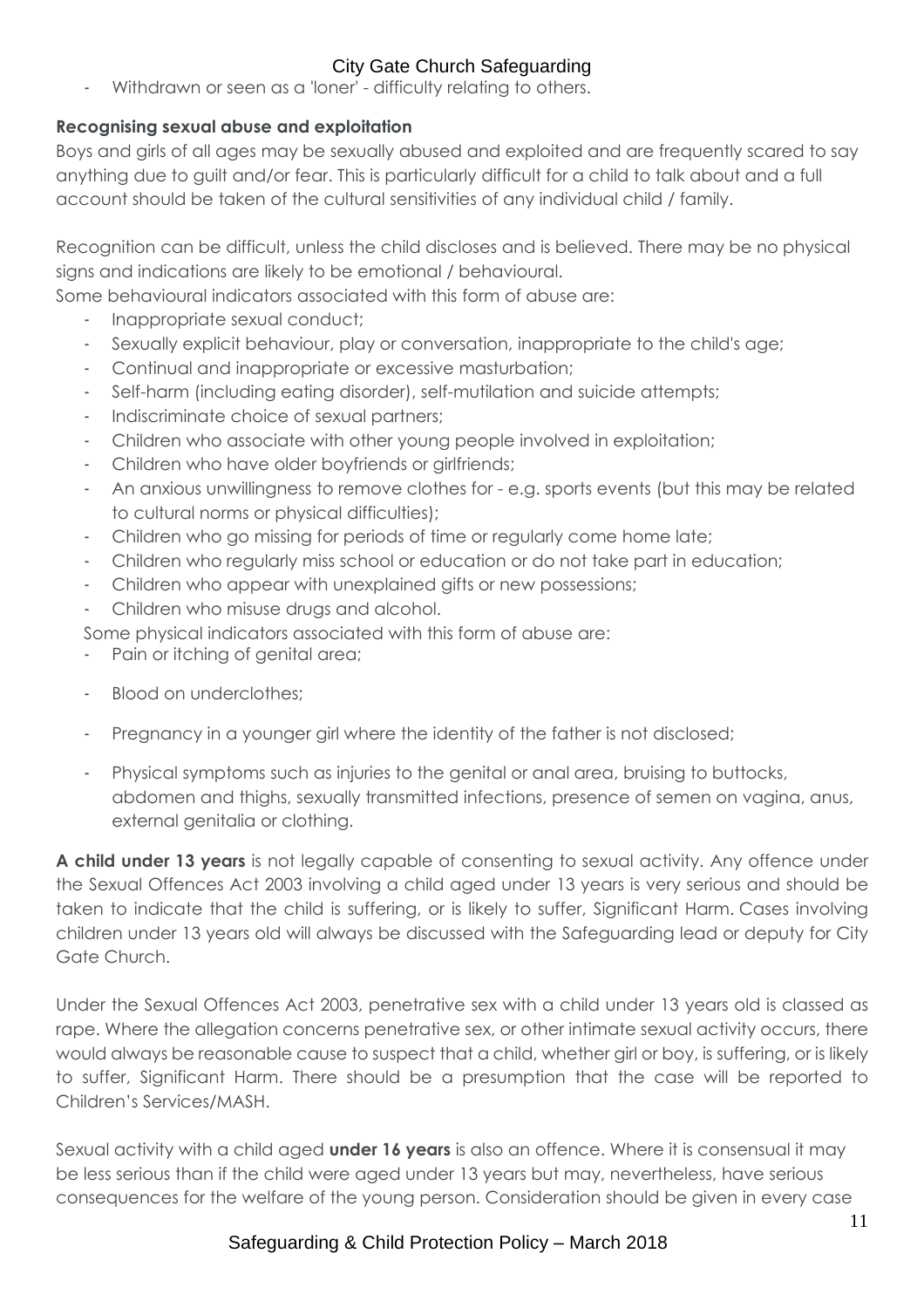of sexual activity involving a child aged 13-15 as to whether there should be a discussion with other agencies and whether a referral should be made to Children's Services/MASH.

Sexual activity involving a **16 or 17 year old**, even if it does not involve an offence, may still involve harm or the likelihood of harm being suffered. It is an offence for a person to have a sexual relationship with a 16 or 17 year old if they hold a position of trust or authority in relation to them.

# **Recognising Neglect**

Evidence of neglect is built up over a period of time and can cover different aspects of parenting. Indicators include:

- Failure by parents or carers to meet the basic essential needs e.g. adequate food, clothes, warmth, hygiene and medical care;
- A child seen to be listless, apathetic and unresponsive with no apparent medical cause;
- Failure of child to grow within normal expected pattern, with accompanying weight loss;
- Child thrives away from home environment;
- Child frequently absent from school;
- Child left with adults who are intoxicated or violent;
- Child abandoned or left alone for excessive periods.

# The harm or possible harm of a child may come to the church's attention in a number of possible **ways;**

- Information given by the child, his/ her friends, a family member or close associate.
- The child's behaviour may become different from the usual, be significantly different from the behaviour of their peers, be bizarre or unusual or may involve 'acting out' a harmful situation in play.
- An injury which arouses suspicion because;
	- **-** It does not make sense when compared with the explanation given.
	- **-** The explanations differ depending on who is giving them (*e.g.,* differing explanations from the parent / carer and child).
	- **-** The child appears anxious and evasive when asked about the injury.
- Suspicion being raised when a number of factors occur over time, for example, the child fails to progress and thrive in contrast to his/her peers.
- Contact with individuals who pose a 'risk to children' ('Guidance on Offences Against Children', Home Office Circular 16/2005). This replaces the term 'Schedule One Offender' and relates to an individual that that has been identified as presenting a risk or potential risk of harm to children. This can be someone who has been convicted of an offence listed in Schedule One of the Children and Young Person's Act 1933 (Sexual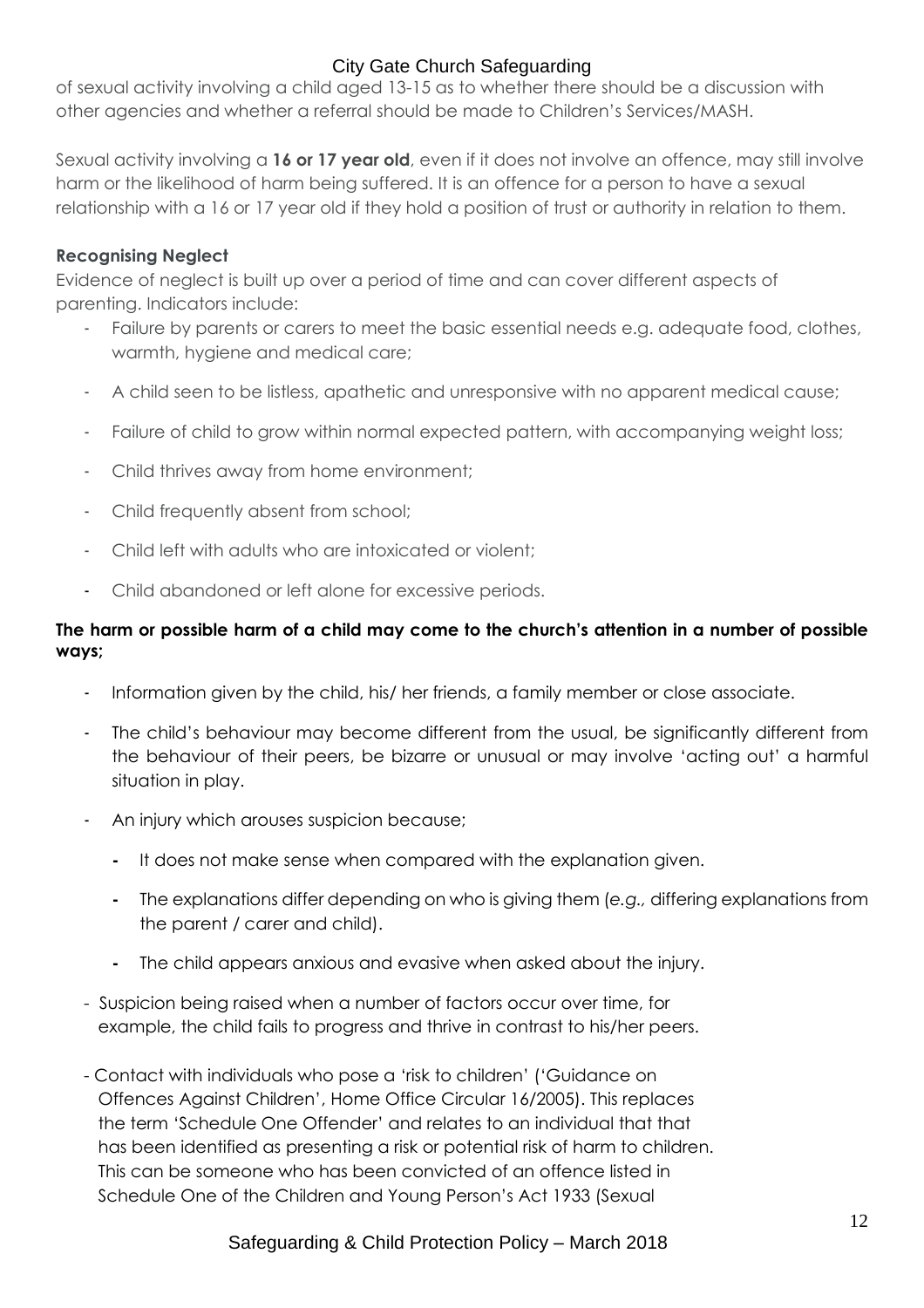Offences Act 2003), or someone who has been identified as continuing to present a risk to children.

- The parent's behaviour before the birth of a child may indicate the likelihood of significant harm to an unborn child, for example substance misuse, or previous children removed from their carers.

# **6. Acting on concerns – recording what you see, or are told by a child**

If a member of staff or a volunteer has minor concerns about a child's welfare they should record this following our **Care Diary procedures**.

There will be children who are not suffering from significant risk of harm or abuse, perhaps you notice small one off concerns, but over time it might be that a pattern of small concerns become a worry. Those children who are in need of extra support and care can be helped through support offered to parents who may be struggling with a wide range of issues. Poor parenting can come from many pressures on families, and with the help of universal services in the area, go on to improve and provide a good home for their family. Tracking concerns in the Care Diary system will monitor this. However, if there is no improvement due to the parent not engaging, and a child continues to struggle and not thrive then this will need to be recorded more formally and referred to Children's Services.

# **See Appendix 3**: Register, Care Diary and Body Map

No professional, staff or volunteer should assume that someone else will pass on information which they think may be critical to keeping a child safe.

#### **Managing a disclosure**

If a child tells you they are suffering from abuse, then you will need to manage that disclosure sensitively and record what you were told ready to refer it to the police or children's services as needed. Remember to record what the child told you in their own words, stay as close to what you were told without adding your opinions.

- Listen to what the child has to say with an open mind.
- Do not ask probing or leading questions designed to get the child to reveal more.
- Never stop a child who is freely recalling significant events.
- Make note of the discussion, taking care to record the timing, setting and people present, as well as what was said.
- Do not ask children to write a statement.
- Never promise the child that what they have told you can be kept secret. Explain that you have responsibility to report what the child has said to someone else.
- The designated lead for child protection in your church or project must be informed immediately, and/or a member of the leadership team.
- Suspicions must not be discussed with anyone other than those nominated above. A written record of the concerns should be made in accordance with these procedures and kept in a secure place.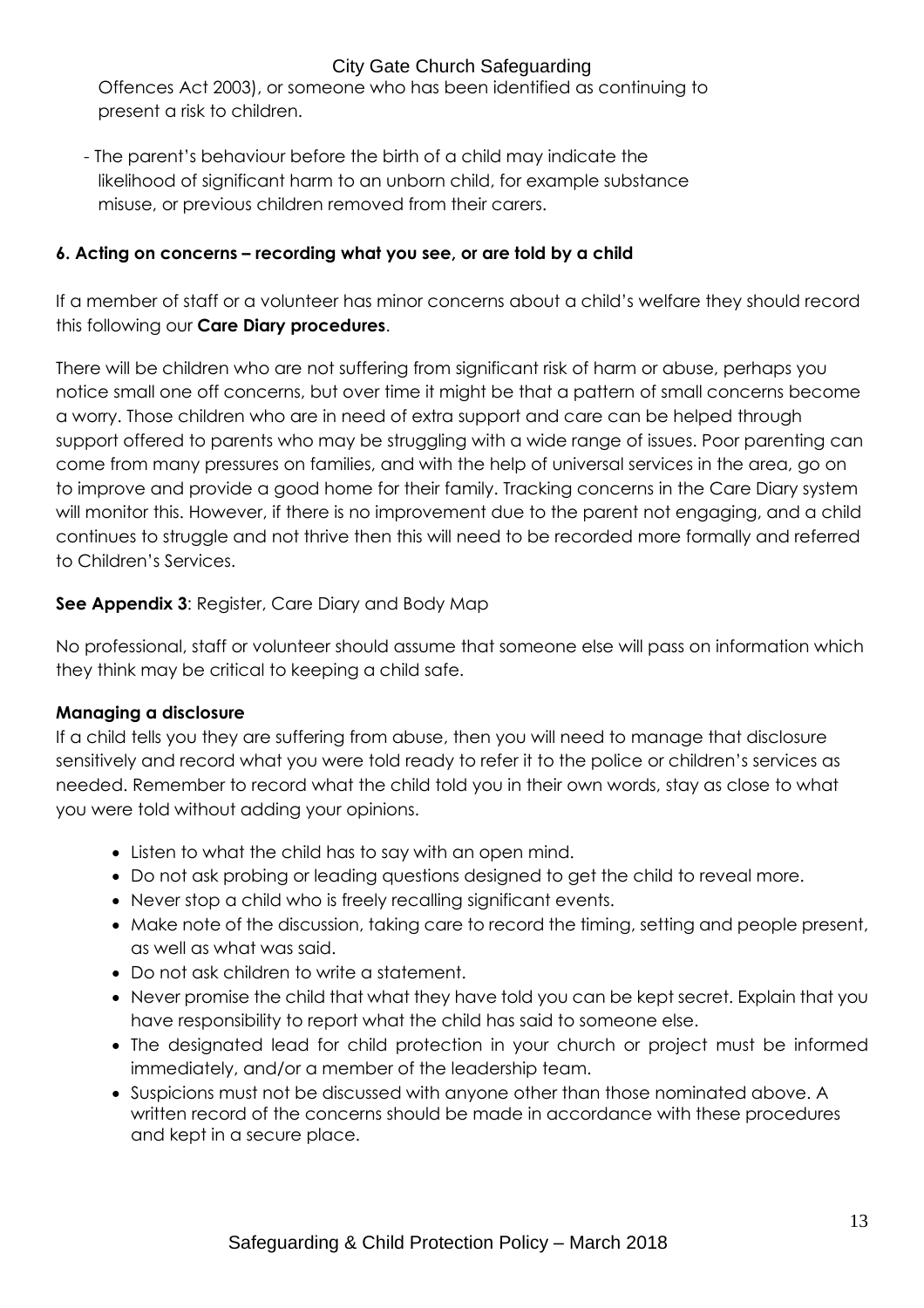If any member of the team believes a child is suffering or likely to suffer harm, then they should record the information on a **Safeguarding Incident Report Form** and share the information with the local authority children's services (Working Together 2015).

*See appendix 4* Safeguarding Incident Report Form

# **7. Referring or reporting concerns about a child**

The designated safeguarding lead and/or deputy will act on behalf of City Gate Church in referring concerns or allegations of harm to:

**Brighton and Hove Front Door for Families: <http://www.brightonandhovelscb.org.uk/> Tel: 01273 290400 Or click on the link below to go to their online referral form. <https://goo.gl/4FE6pQ>**

**The LADO for Brighton and Hove City Council: Darrel Clews, Safeguarding Team, Childrens Services, Moulsecoomb Hub North Building, Hodshrove Lane, Brighton, BN2 4SB Tel: 01273295643 Mobile: 07795335879 [http://www.brightonandhovelscb.org.uk/professionals/prof\\_lado/](http://www.brightonandhovelscb.org.uk/professionals/prof_lado/)**

We commit to ensure that any significant concern will be passed on to the appropriate agency, such as the police or Children's Services.

# **Urgent referrals relating to Child Protection**

If anyone at City Gate Church believes that urgent action is needed because, for example, a child is in immediate danger, please call children's services or 999 if necessary.

It is not the role of the designated safeguarding lead to undertake an investigation into the concerns or allegation of harm. It is the role of the designated safeguarding lead to collate and clarify details of the concern or allegation and to provide this information to our local children's services whose duty it is to make enquiries in accordance with Section 47 of the Children Act 1989.

If there are situations where the nominated people are not available to take the concern to the relevant agencies, then every member of the public has a duty to report a concern, so please feel free to contact Children's Services or the Police directly.

# **Seeking Medical Attention**

If a child has a physical injury and there are concerns about abuse:

If medical attention is required then this should be sought immediately by phoning for an ambulance, attending the Emergency Department or Minor Injury Unit depending on the severity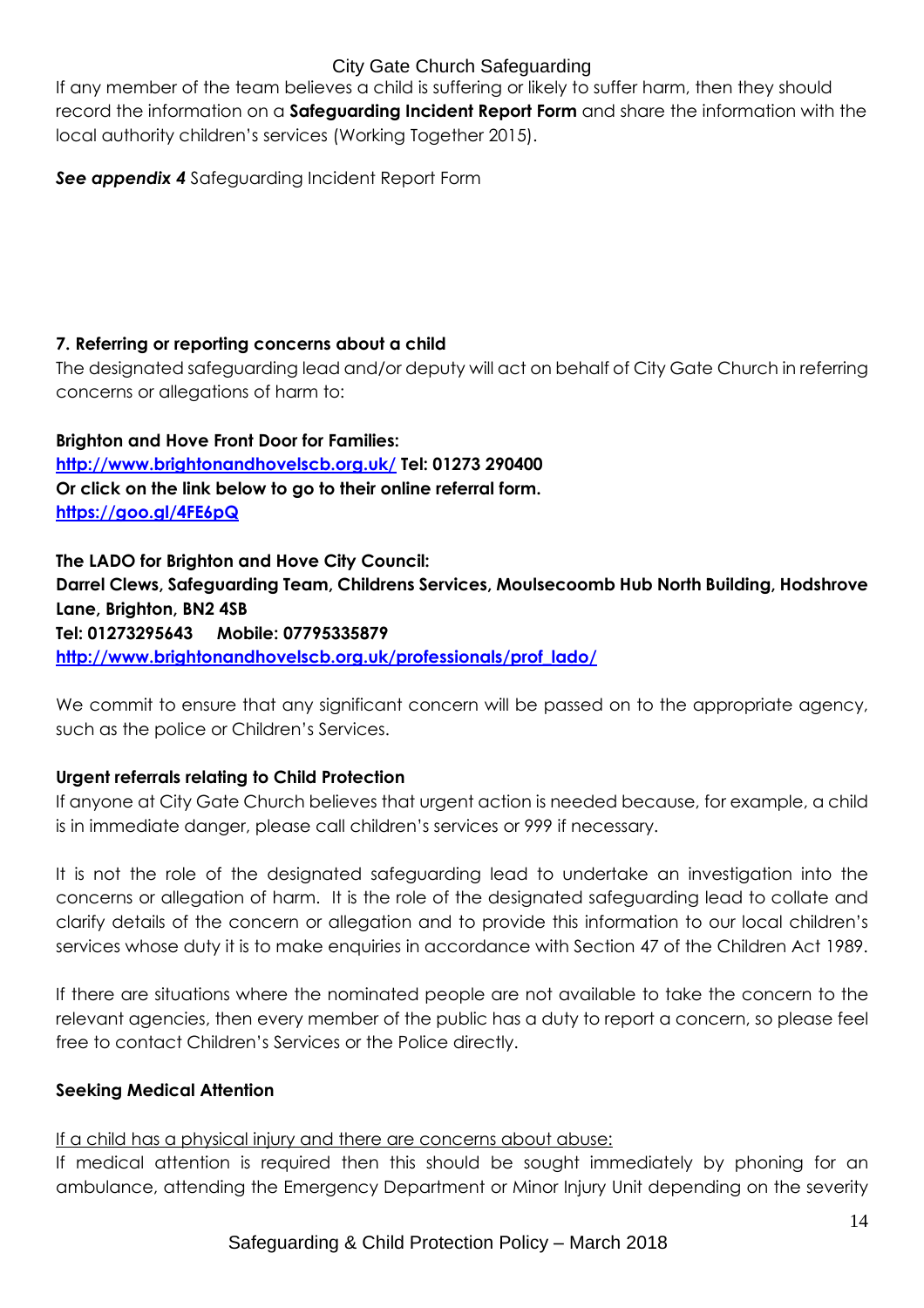of the injury. You should then follow the procedures for referring a child protection concern to Children's Services as before. Any safeguarding concerns should be shared with the Ambulance staff/ Medical and Nursing staff in order that they can appropriately assess and treat the child and share relevant information.

# **Allegations of physical injury, neglect or emotional abuse.**

If a child has a physical injury, a symptom of neglect or where there are concerns about emotional abuse, the Designated Safeguarding Officer/Deputy will contact Children's Services as before but will not tell the parents or carers unless Children's Services have advised the church to do so.

# **Allegations of sexual abuse**

If there are concerns regarding sexual abuse or a disclosure form a child regarding sexual abuse then the Designated Safeguarding Officer/Deputy will immediately contact the police or children's services. This must not be shared with the parent/carer and the professional agencies will take over this process.

**If there is concern about an adult suffering from abuse**, then the Designated Safeguarding Officer/Deputy will contact Adult Safeguarding Services Access point on 01273 295555.

# <http://www.brightonandhovelscb.org.uk/safeguarding-adults-board/>

The procedures remain the same for recording and reporting: a record must be made of the concerns seen, or of the disclosure of abuse recorded. A call must be made to the Adult Safeguarding Team, or the emergency services if they need medical attention or a crime has been committed.

Please refer to our Safeguarding Adults Policy for further information under the Care Act 2014. This also includes the many different forms of abuse adults face such as domestic violence, financial abuse, hate crime and institutional abuse, and others.

#### **Consent**

Professional's should seek to discuss any concerns with the family (including the child where appropriate) and where possible seek their agreement to making referrals. This should only be done where such discussion and agreement seeking will not place the child at an increased risk of significant harm.

It should be noted that parents, carers or child may not agree to information being shared, but this should not prevent referrals where child protection concerns persist. The reasons for dispensing with consent from the parents; carer or child should be clearly recorded.

In cases where an allegation has been made against a family member living in the same household as the child and it is your view that discussing the matter with the parent would place the child at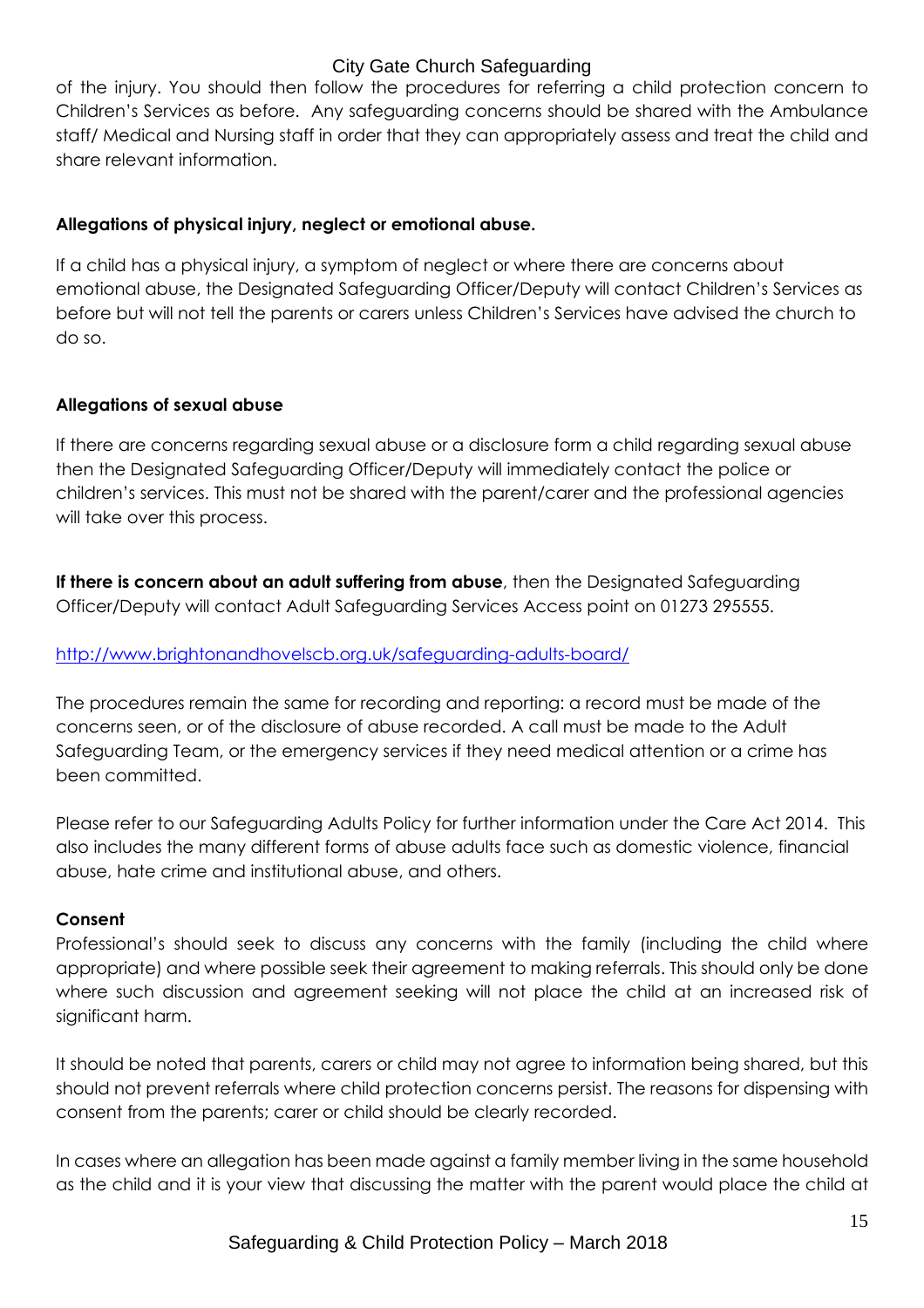risk of harm, or where discussing it may place a member of staff / volunteer at risk, consent does not have to be sought prior to the referral being made.

**See appendix 1**: 7 golden rules on information sharing

# **8. Recruitment and selection**

It is important when recruiting paid staff and volunteers to adhere to City Gate Church recruitment policy. This will ensure potential staff and volunteers are screened for their suitability to work with children and young people.

City Gate Church recognises its staff and volunteers being essential to its success. As well as appointing staff and volunteers with the right skills and attributes to fulfil our strategic aims and values, we also provide a robust recruitment and selection process to ensure all who are appointed are safely recruited to work with both vulnerable adults and children.

We work with the standards and processes outlines by the Disclosure and Barring Service (DBS) to make safer recruitment decisions and prevent unsuitable people from working with vulnerable groups, including children.

A person who is barred from working with children or vulnerable adults will be breaking the law if they work or volunteer or try to work or volunteer with those groups.

City Gate Church understands they should never **knowingly** employ someone who is barred to work with these groups as they would be breaking the law. If there is an incident where a member of staff or volunteer has to be dismissed because they have harmed a child or vulnerable adult, or would have been if they had not left, City Gate Church will notify the DBS. Our full recruitment and selection process is available on request and is covered in safer recruitment training.

# **Recruiting ex-offenders**

We do not discriminate against those who have other criminal offences that do not bar them from working with children. We will always assess the risk in any situation and look to place those that have previous convictions or cautions in roles that best suit them.

# **9: Code of Practice/Behaviour Code**

City Gate Church issues a code of conduct to all staff and volunteers during their induction period outlining expectations of conduct during their time serving or ministering. The code of conduct we adhere to is at **Appendix 6**.

#### **10. Managing offenders who pose a risk**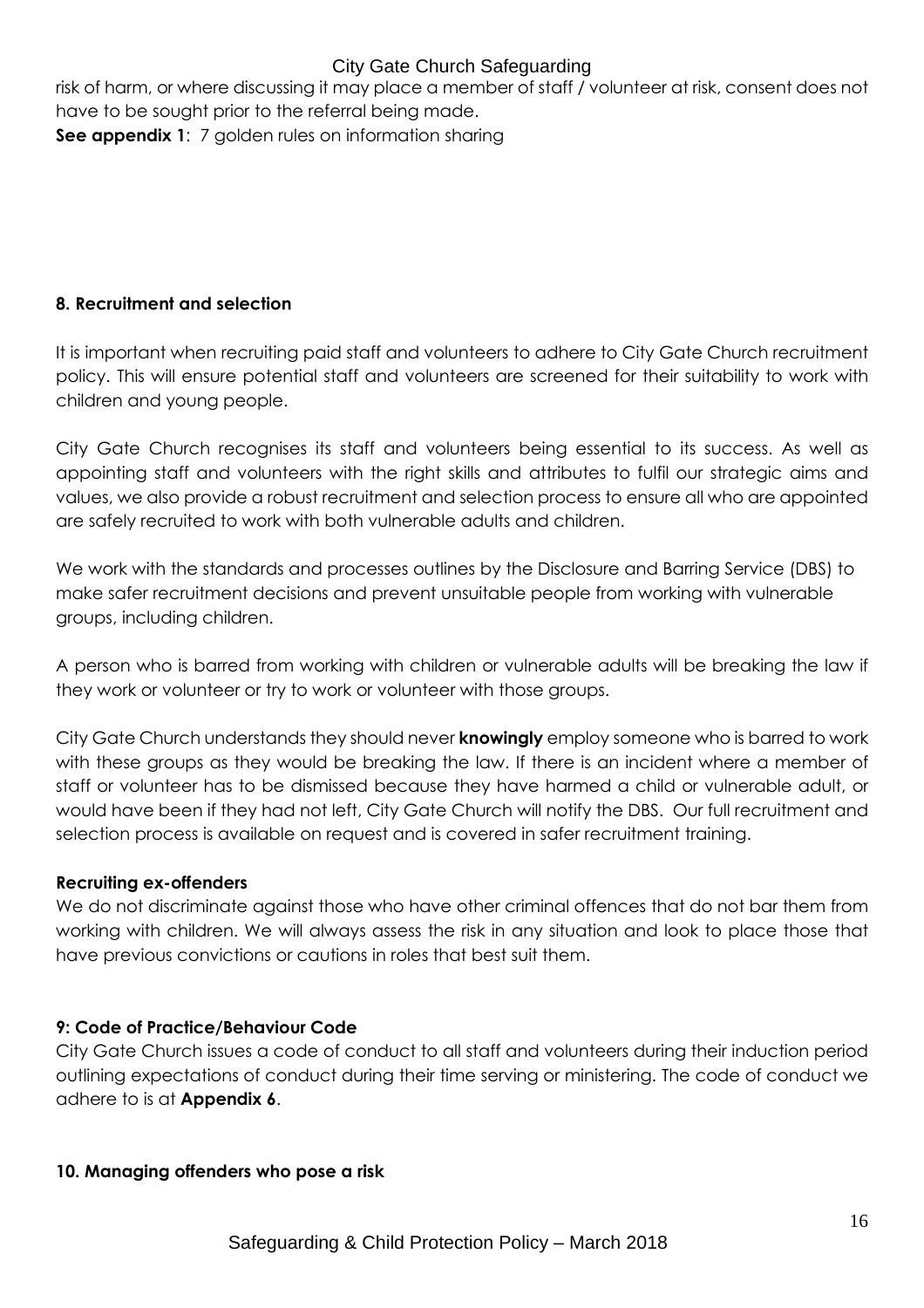For those that do pose a risk to children or adults through convictions that include sexual or violent crimes, City Gate Church will work with all agencies and the advice given either by police or probation, or Multi Agency Public Protection Agency advice (MAPPA). Each offender will be issued a behavior contract confirming how their attendance at church will be managed. This might involve having an escort, restrictions on movement around the building along with further assessments made for other events such a Church BBQ's or home groups.

# **11. Allegations against staff members / volunteers**

If any member of staff or volunteer has concerns about the behaviour or conduct of another individual working within the group or organisation including:

- Behaving in a way that has harmed, or may have harmed a child;
- Possibly committed a criminal offence against, or related to, a child or
- Behaved towards a child or children in a way that indicates s/he is unsuitable to work with children the nature of the allegation or concern should be reported to the Designated Officer for dealing with allegations within the organisation immediately.

The member of staff who has a concern about a team member, or to whom an allegation or concern is reported should not question the child or investigate the matter further.

The Designated Safeguarding Officer for City Gate Church will report the matter to the Designated Officer within Children's Services at the Local Authority. This position was formally known as Local Authority Designated Officer (LADO) and the term is still often in use.

City Gate Church will always report any member of staff or volunteer they have concerns about to the appropriate authorities depending on the seriousness of the situation. We will take all advice offered to us and co-operate fully.

# **Appendix 1: Seven Golden rules of information sharing**

In March 2015, the government published revised practice guidance "*Information sharing Advice for practitioners providing safeguarding services to children, young people, parents and carers".* Below are the 7 golden rules of information sharing that this guidance recommends.

1. Remember that the Data Protection Act 1998 and human rights law are not barriers to justified information sharing but provide a framework to ensure that personal information about living individuals is shared appropriately.

2. Be open and honest with the individual (and/or their family where appropriate) from the outset about why, what, how and with whom information will, or could be shared, and seek their agreement, unless it is unsafe or inappropriate to do so.

3. Seek advice from other practitioners if you are in any doubt about sharing the information concerned, without disclosing the identity of the individual where possible.

4. Share with informed consent where appropriate and, where possible, respect the wishes of those who do not consent to share confidential information. You may still share information without consent if, in your judgement, there is good reason to do so, such as where safety may be at risk. You will need to base your judgement on the facts of the case. When you are sharing or requesting personal information from someone, be certain of the basis upon which you are doing so. Where you have consent, be mindful that an individual might not expect information to be shared.

5. Consider safety and well-being: Base your information sharing decisions on considerations of the safety and well-being of the individual and others who may be affected by their actions.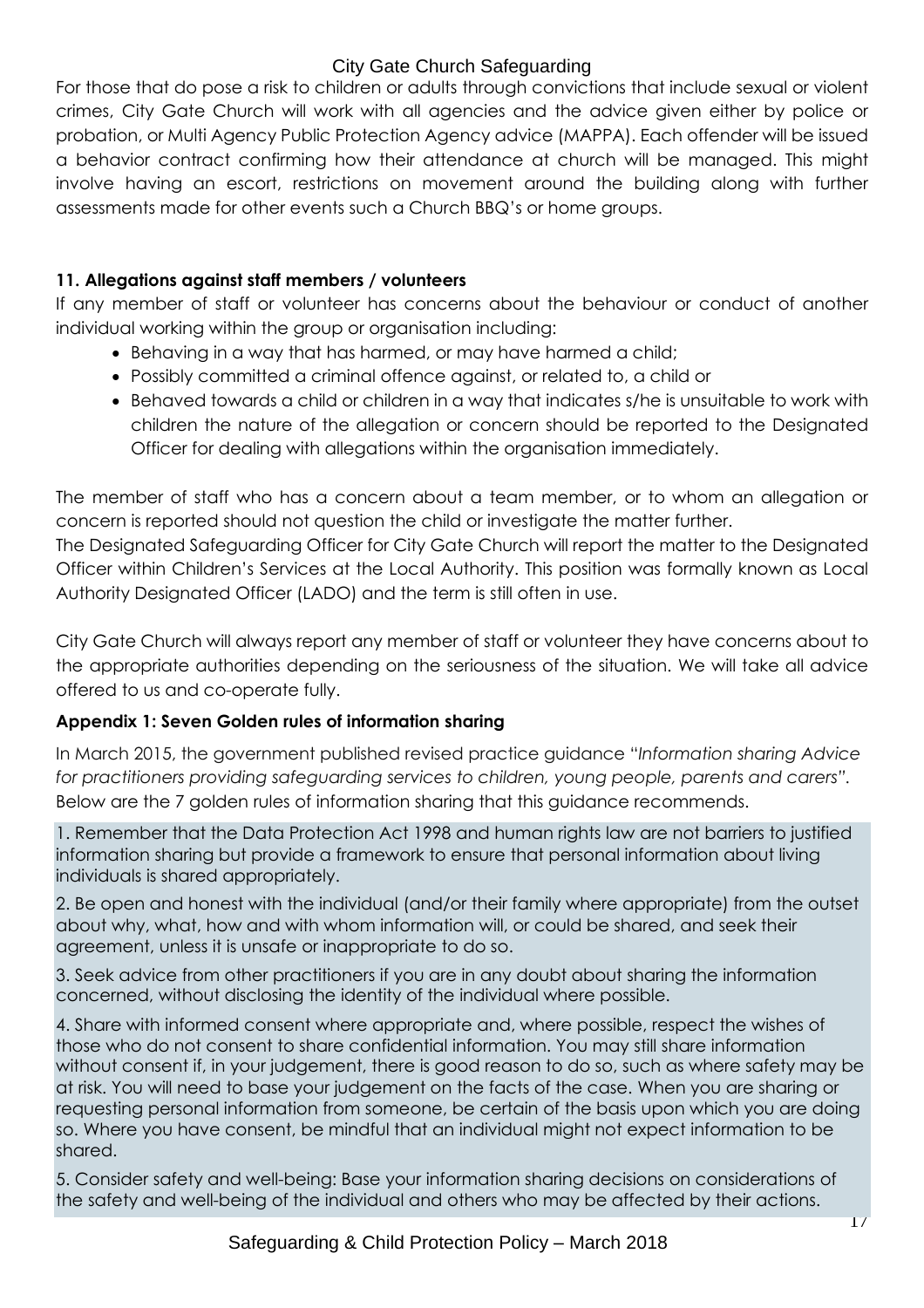6. Necessary, proportionate, relevant, adequate, accurate, timely and secure: Ensure that the information you share is necessary for the purpose for which you are sharing it, is shared only with those individuals who need to have it, is accurate and up-to-date, is shared in a timely fashion, and is shared securely (see principles).

7. Keep a record of your decision and the reasons for it – whether it is to share information or not. If you decide to share, then record what you have shared, with whom and for what purpose.

#### **Appendix 2: Other forms of abuse**

#### **Domestic Violence**

Definition – (Home Office, 2013) *For the purpose of this policy domestic violence is defined as any incident or pattern of incidents of controlling, coercive or threatening behaviour, violence or abuse between those aged 16 or over who are or have been intimate partners or family members regardless of gender or sexuality. This can encompass but is not limited to the following types of abuse: psychological, physical, sexual, financial, emotional.*

Under the Serious Crime Act 2015, the government announced a new domestic violence law criminalising patterns of coercive, controlling and psychological abuse. The new offence carries a maximum sentence of 5 years' imprisonment, a fine or both.

Children are hugely affected by domestic abuse and violence, often going on to become victims of the violence themselves. However, the impact emotionally to children has been seen to cause significant harm to them. A high percentage of serious case reviews, and those children on child protection plans have domestic violence as a key concern.

# **Forced Marriage**

Children from some communities in the UK are still being forced into marriage at a very young age and those of any age, especially those without mental capacity to make a choice. The Anti-social Behaviour, Crime and Policing Act 2014 makes it a criminal offence to force someone to marry. This includes taking someone overseas to force them to marry (whether or not the forced marriage takes place); marrying someone who lacks mental capacity to consent to the marriage (whether they're pressured or not); Breaching a Forced Marriage Protection Order. Forcing someone to marry can result in a sentence of up to 7 years in prison.

#### **Honour Based Violence**

Honour based violence is a violent crime or incident which may have been committed to protect or defend the honour of the family or community.

It is often linked to family members or acquaintances who mistakenly believe someone has brought shame to their family or community by doing something that is not in keeping with the traditional beliefs of their culture. For example, honour based violence might be committed against people who:

become involved with a boyfriend or girlfriend from a different culture or religion; want to get out of an arranged marriage; want to get out of a forced marriage; wear clothes or take part in activities that might not be considered traditional within a particular culture.

Women and girls are the most common victims of honour based violence however it can also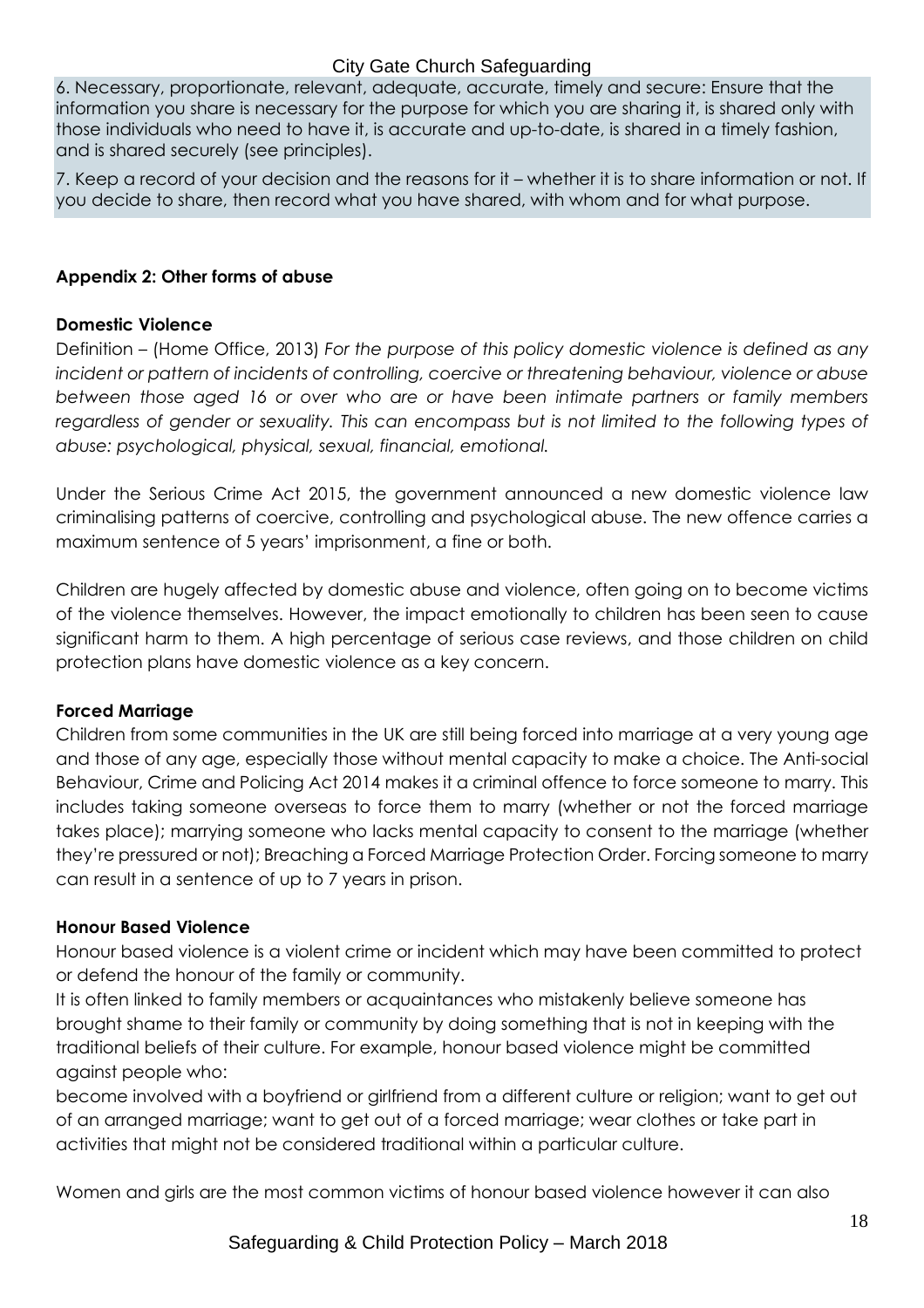affect men and boys. Crimes of 'honour' do not always include violence. Crimes committed in the name of 'honour' might include:

- domestic abuse
- threats of violence
- sexual or psychological abuse
- forced marriage
- being held against your will or taken somewhere you don't want to go
- assault

(Safe.Met.Police.UK)

Honour based violence will commonly start when children try to live and fit in a more westernised culture, starting relationships which causes shame and distress to the family. Take any concerns a person may have about their safety seriously and seek professional help immediately. Do not try to resolve this in anyway yourself.

# **Female Genital Mutilation**

Between April and June 2015, there were 1,026 newly recorded cases of FGM in England, (Health & Social Care Information Centre). City University London figures suggest that nearly 10,000 girls under 14 years of age have undergone FGM in the UK. The Female Genital Mutilation Act 2003 makes it illegal to: practice FGM in the UK; take girls who are British nationals or permanent residents of the UK abroad for FGM, whether or not it is lawful in the country of destination; aid, abet, counsel or procure the carrying out of FGM abroad.

If you are concerned a child may be taken abroad for FGM, or that it may have already occurred please contact support helplines in Appendix 5.

# **Child Sexual Exploitation**

Sexual exploitation can take many forms from the seemingly 'consensual' relationship where sex is exchanged for attention/affection, accommodation or gifts, to serious organised crime and child trafficking. What marks out exploitation is an imbalance of power within the relationship. The perpetrator always holds some kind of power over the victim, increasing the dependence of the victim as the exploitative relationship develops.

*"Sexual exploitation of children and young people under 18 involves exploitative situations, contexts and relationships where young people (or a third person or persons) receive 'something' (e.g. food, accommodation, drugs, alcohol, cigarettes, affection, gifts, money) as a result of them performing, and/or another or others performing on them, sexual activities. Child sexual exploitation can occur through the use of technology without the child's immediate recognition; for example being persuaded to post sexual images on the Internet/mobile phones without immediate payment or gain. In all cases, those exploiting the child/young person have power over them by virtue of their age, gender, intellect, physical strength and/or economic or other resources. Violence, coercion and intimidation are common, involvement in exploitative relationships being characterised in the main by the child or young person's limited availability of choice resulting from their social/economic and/or emotional vulnerability".* (From 'Safeguarding Children and Young People from Sexual Exploitation', Supplementary Guidance to Working Together to Safeguard Children.)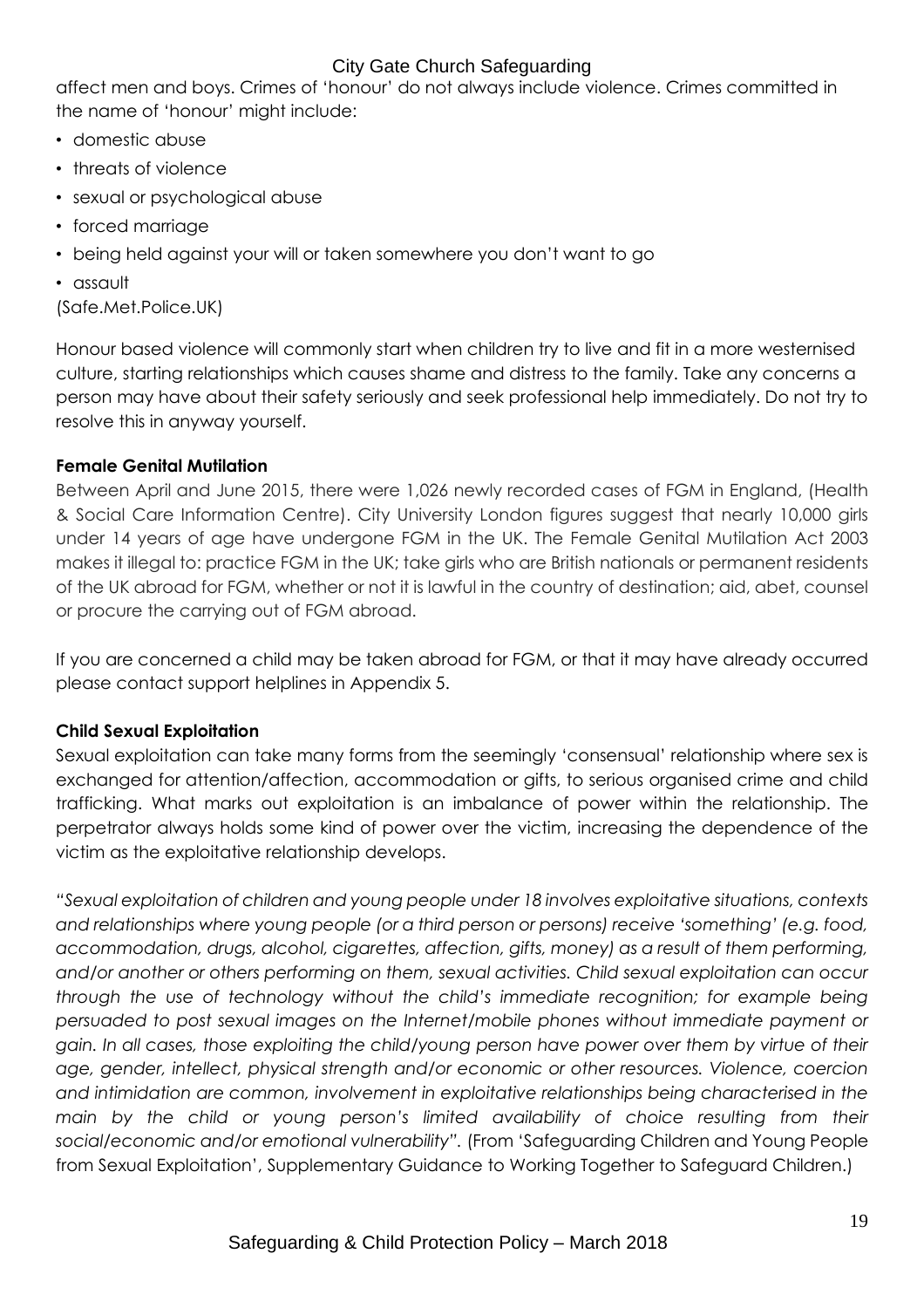# **Trafficking**

Human trafficking is essentially the recruitment, movement or receipt of a person by deception or coercion into a situation of exploitation, this may include:

- prostitution (or other forms of sexual exploitation)
- forced labour
- slavery
- servitude, or
- $\bullet$  the removal of organs<sup>1</sup>.

**Exploitation by radicalisers** who promote violence involves the exploitation of susceptible people who are drawn into violent extremism by radicalisers. Violent extremists often use a persuasive rationale and charismatic individuals to attract people to their cause. The aim is to attract people to their reasoning, inspire new recruits and embed their extreme views and persuade vulnerable individuals of the legitimacy of their cause. The Prevent Strategy, launched in 2007, seeks to stop people becoming terrorists or supporting terrorism. It is the preventative strand of the government's counter-terrorism strategy, CONTEST.

<sup>&</sup>lt;sup>1</sup> [https://www.gov.uk/government/uploads/system/uploads/attachment\\_data/file/275239/Human\\_trafficking.pdf](https://www.gov.uk/government/uploads/system/uploads/attachment_data/file/275239/Human_trafficking.pdf) [accessed online on 28.1.2015]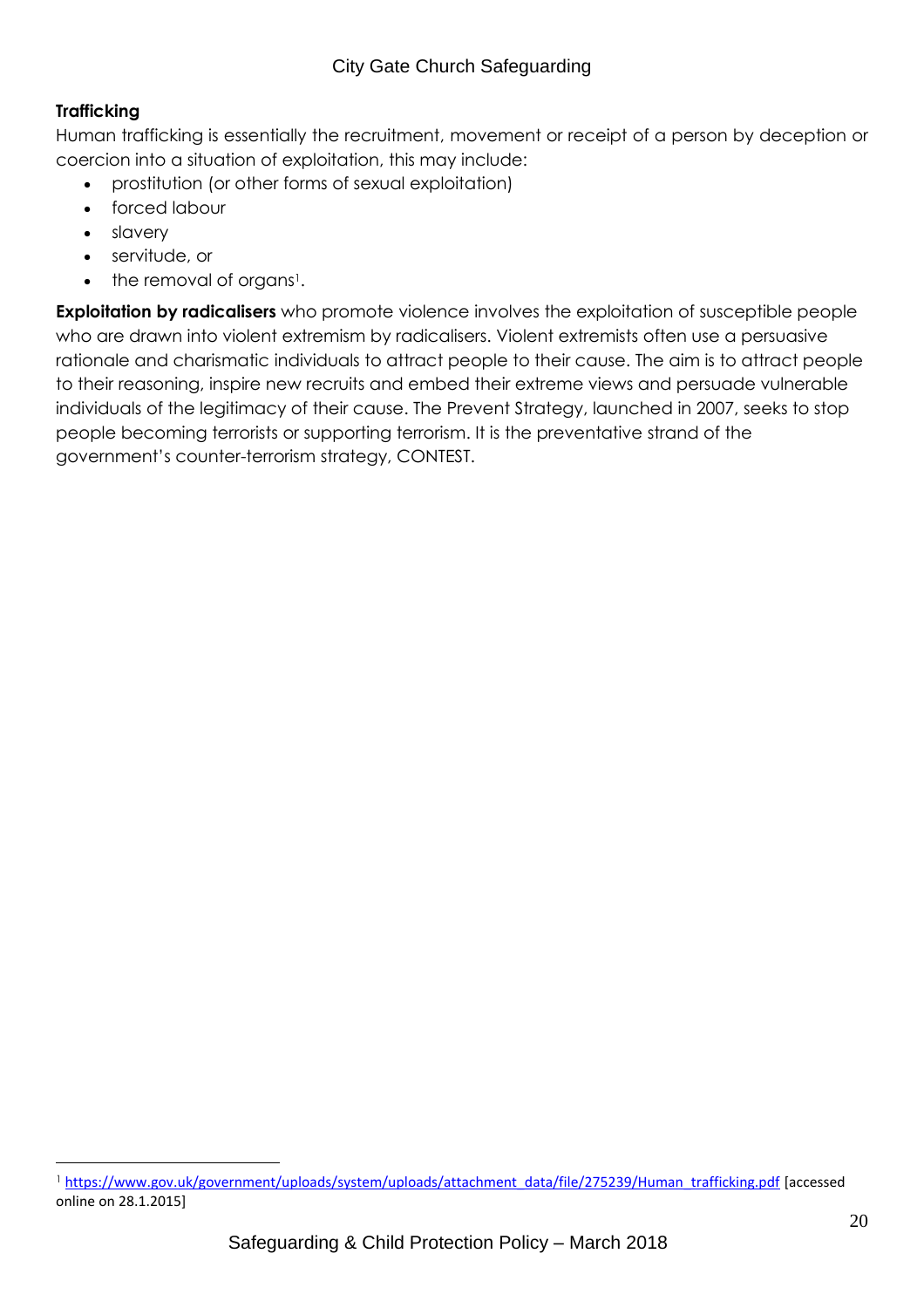# **Appendix 3: Register, Care Diary with Body Map**

13

# **Register Date: 2018**

Children aged 5 years to nearly 12 years . **Adult to child ratio for group**: 1: 4

| Leader:                                                                                                                                  |                                                                   |                               |                                          |                                               |                                                                                        |              |
|------------------------------------------------------------------------------------------------------------------------------------------|-------------------------------------------------------------------|-------------------------------|------------------------------------------|-----------------------------------------------|----------------------------------------------------------------------------------------|--------------|
|                                                                                                                                          |                                                                   |                               |                                          |                                               | (Don't forget complete evaluation and care details - on back page - after the session) |              |
| <b>Visiting adults or parents:</b><br><b>Helpers:</b><br>1.<br>2.<br>3.<br>If 10 children or fewer, please only keep 3 adults in session |                                                                   |                               |                                          |                                               |                                                                                        |              |
| <b>No</b>                                                                                                                                | <b>Name</b>                                                       | Where<br>seate<br>$\mathbf d$ | <b>Medical</b><br>details/<br><b>DOB</b> | <b>Dietary</b><br>requiremen<br>$\mathsf{ts}$ | <b>Adults other than parents</b><br>who can collect                                    | $\checkmark$ |
|                                                                                                                                          | Regularly attending children with Registration and Consent forms: |                               |                                          |                                               |                                                                                        |              |
| 1                                                                                                                                        |                                                                   |                               |                                          |                                               |                                                                                        |              |
| $\overline{2}$                                                                                                                           |                                                                   |                               |                                          |                                               |                                                                                        |              |
| $\mathfrak{Z}$                                                                                                                           |                                                                   |                               |                                          |                                               |                                                                                        |              |
| $\overline{4}$                                                                                                                           |                                                                   |                               |                                          |                                               |                                                                                        |              |
| 5                                                                                                                                        |                                                                   |                               |                                          |                                               |                                                                                        |              |
| 6                                                                                                                                        |                                                                   |                               |                                          |                                               |                                                                                        |              |
| $\overline{7}$                                                                                                                           |                                                                   |                               |                                          |                                               |                                                                                        |              |
|                                                                                                                                          |                                                                   |                               |                                          |                                               | Visiting children (parents need to complete registration form)                         |              |
| $\,8\,$                                                                                                                                  |                                                                   |                               |                                          |                                               |                                                                                        |              |
| 9                                                                                                                                        |                                                                   |                               |                                          |                                               |                                                                                        |              |
| 10                                                                                                                                       |                                                                   |                               |                                          |                                               |                                                                                        |              |
| 11                                                                                                                                       |                                                                   |                               |                                          |                                               |                                                                                        |              |
| 12                                                                                                                                       |                                                                   |                               |                                          |                                               |                                                                                        |              |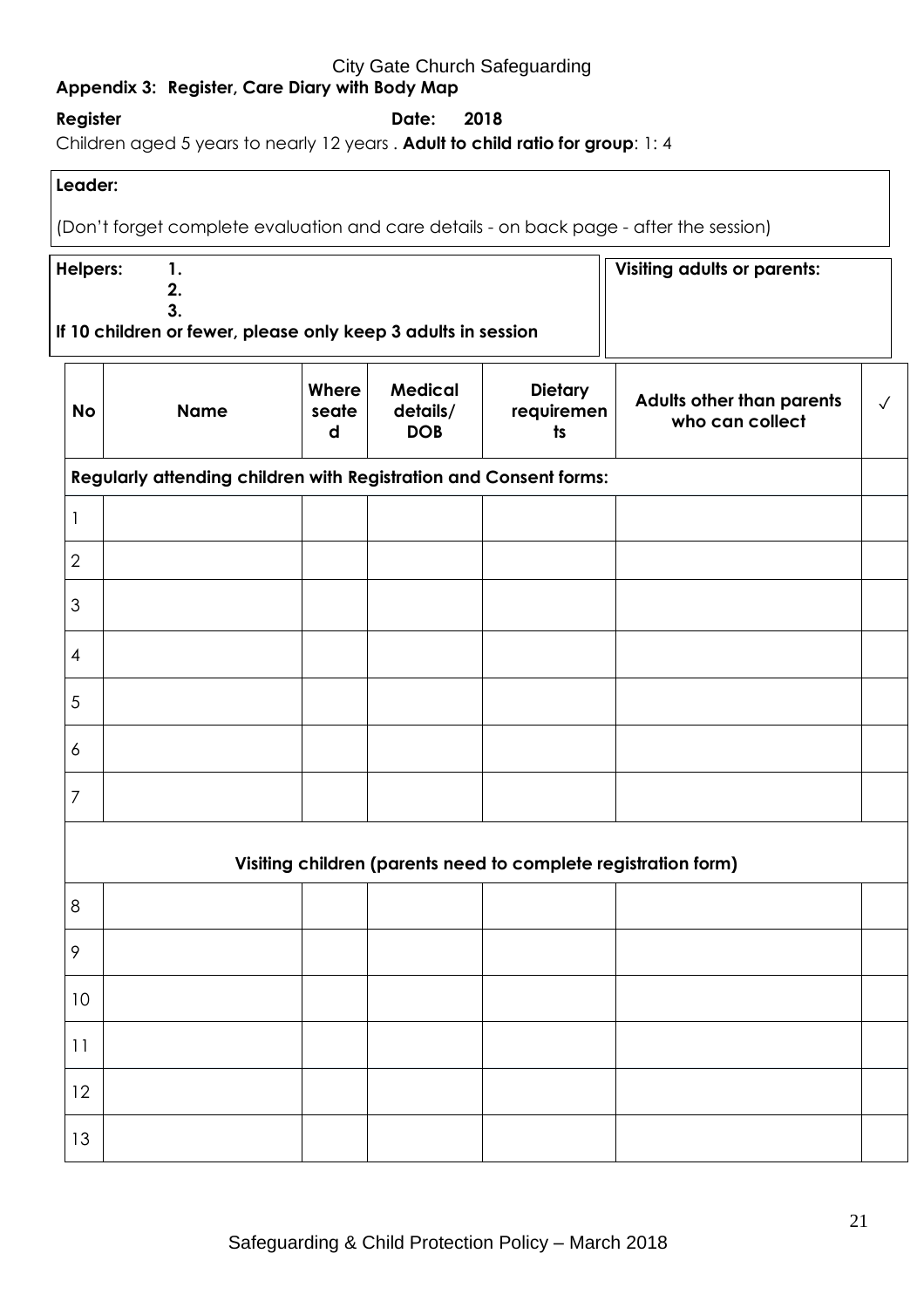#### **TOTAL NUMBER**

- Do not allow a child to be taken out without the appropriate carer/named person to collect.
- Use the tick column for parent/carer to initial.

If you have any queries about a child being collected, perhaps a new person coming to collect for the first time a child that isn't their own please feel empowered to double check things. Another team member can be sent to find the children's worker or someone else that can manage and support the decision. A genuine parent/person will more probably be grateful that you are double checking. Remember that some children attending are/might be fostered and under strict rules of contact with adults in their life.

#### **Please ensure this and the Evaluation Sheet are completed and locked away after the session for data protection.**

Evaluation of session: **To be completed after the session How the session went** – what worked well - what didn't go so well or what you would change in the future, Spiritual objectives met, activities that engaged the children. **Resources running low or needed -**check supplies cupboard first for tissues, wipes, cups, snacks, stationery. **Cleaning or health and safety issues Any other information** you would like to pass on to Children's Lead or the rest of the team.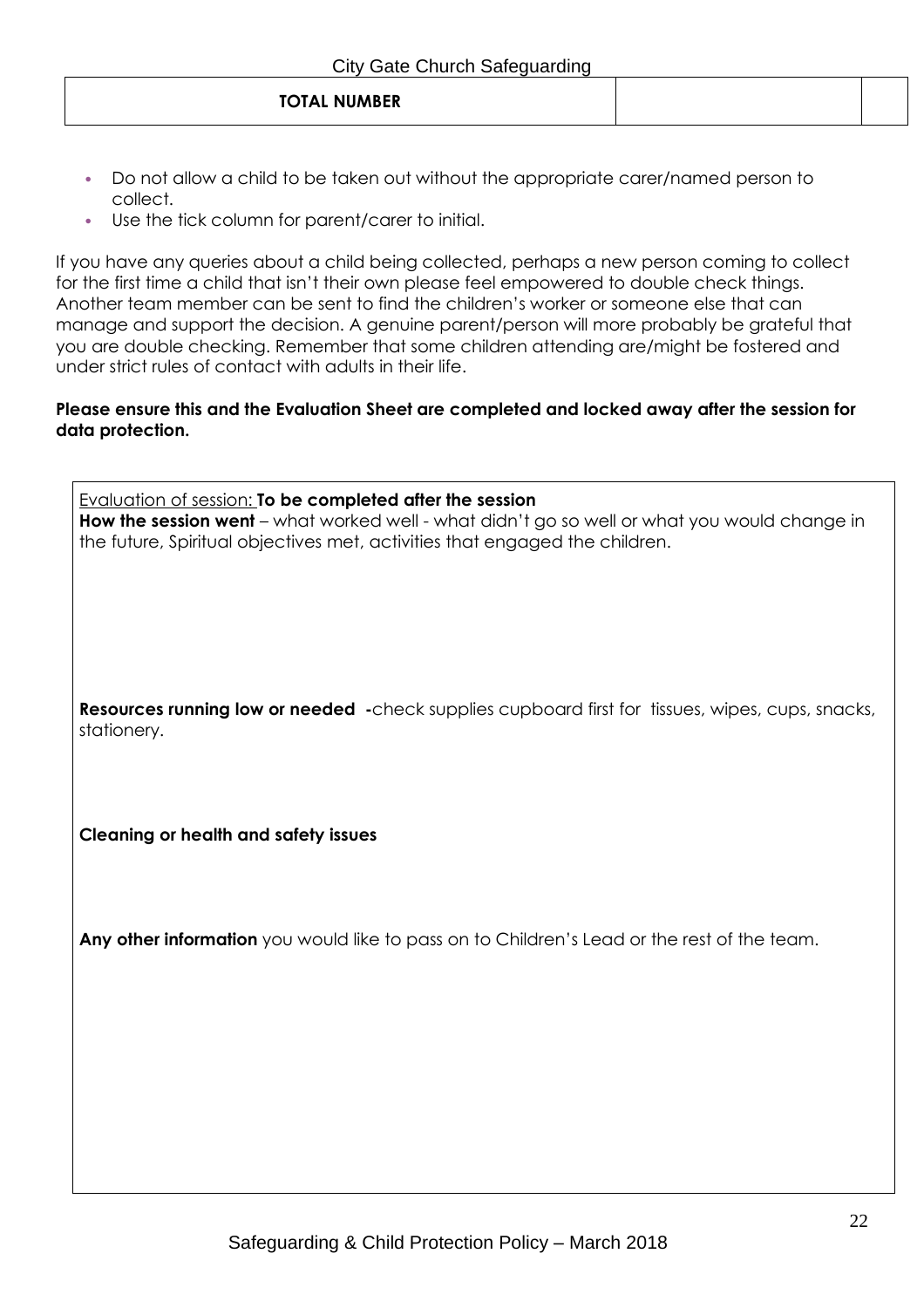#### Care report

Note down any incidents, out of character behaviours or concerns about individual children that might need to be monitored. **USE INITIALS OF CHILD FOR CONFIDENTIALITY WHEN USING THIS FORM FOR SMALLER CONCERNS** Any information that is so concerning that it might require urgent action should be brought to the attention of the Children's Worker: Amanda Lane or the Designated Safeguarding Officer Gwyn Davies (07944426450) as soon as possible. **A FULL INCIDENT FORM WILL BE REQUIRED** If necessary, we will call the Children Services (ACAS) team for advice or to make a referral (01273 295920). **Child's Name** \_\_\_\_\_\_\_\_\_\_\_\_\_\_\_\_\_\_\_\_\_\_\_\_\_\_\_\_\_\_\_\_\_\_\_\_\_\_\_\_\_\_\_\_\_\_\_\_\_\_\_\_\_\_\_\_\_\_\_\_\_\_\_\_\_\_\_\_\_\_\_\_ **Witness/ Person reporting care concern** \_\_\_\_\_\_\_\_\_\_\_\_\_\_\_\_\_\_\_\_\_\_\_\_\_\_\_\_\_\_\_\_\_\_\_\_\_\_\_\_\_\_\_\_\_\_\_ **Description of concern** (Use body map to record injuries observed, if appropriate) \_\_\_\_\_\_\_\_\_\_\_\_\_\_\_\_\_\_\_\_\_\_\_\_\_\_\_\_\_\_\_\_\_\_\_\_\_\_\_\_\_\_\_\_\_\_\_\_\_\_\_\_\_\_\_\_\_\_\_\_\_\_\_\_\_\_\_\_\_\_\_\_\_\_ \_\_\_\_\_\_\_\_\_\_\_\_\_\_\_\_\_\_\_\_\_\_\_\_\_\_\_\_\_\_\_\_\_\_\_\_\_\_\_\_\_\_\_\_\_\_\_\_\_\_\_\_\_\_\_\_\_\_\_\_\_\_\_\_\_\_\_\_\_\_\_\_\_\_ \_\_\_\_\_\_\_\_\_\_\_\_\_\_\_\_\_\_\_\_\_\_\_\_\_\_\_\_\_\_\_\_\_\_\_\_\_\_\_\_\_\_\_\_\_\_\_\_\_\_\_\_\_\_\_\_\_\_\_\_\_\_\_\_\_\_\_\_\_\_\_\_\_\_ **Signed** \_\_\_\_\_\_\_\_\_\_\_\_\_\_\_\_\_\_\_\_\_\_\_\_\_\_\_\_\_\_\_\_\_\_\_\_\_\_\_\_\_\_\_**Date** \_\_\_\_\_\_\_\_\_\_\_\_ **Time** \_\_\_\_\_\_\_\_\_\_\_\_\_ THIS INFORMATION IS STRICTLY CONFIDENTIAL AND MUST BE SECURELY STORED. THE CHILDREN'S WORKER WILL CHECK AND FILE FORMS AFTER EACH SESSION NOTING ANY PATTERN OF CONCERNS. FOLLOW UP INCIDENT FORMS WIL BE KEPT SEPERATELY .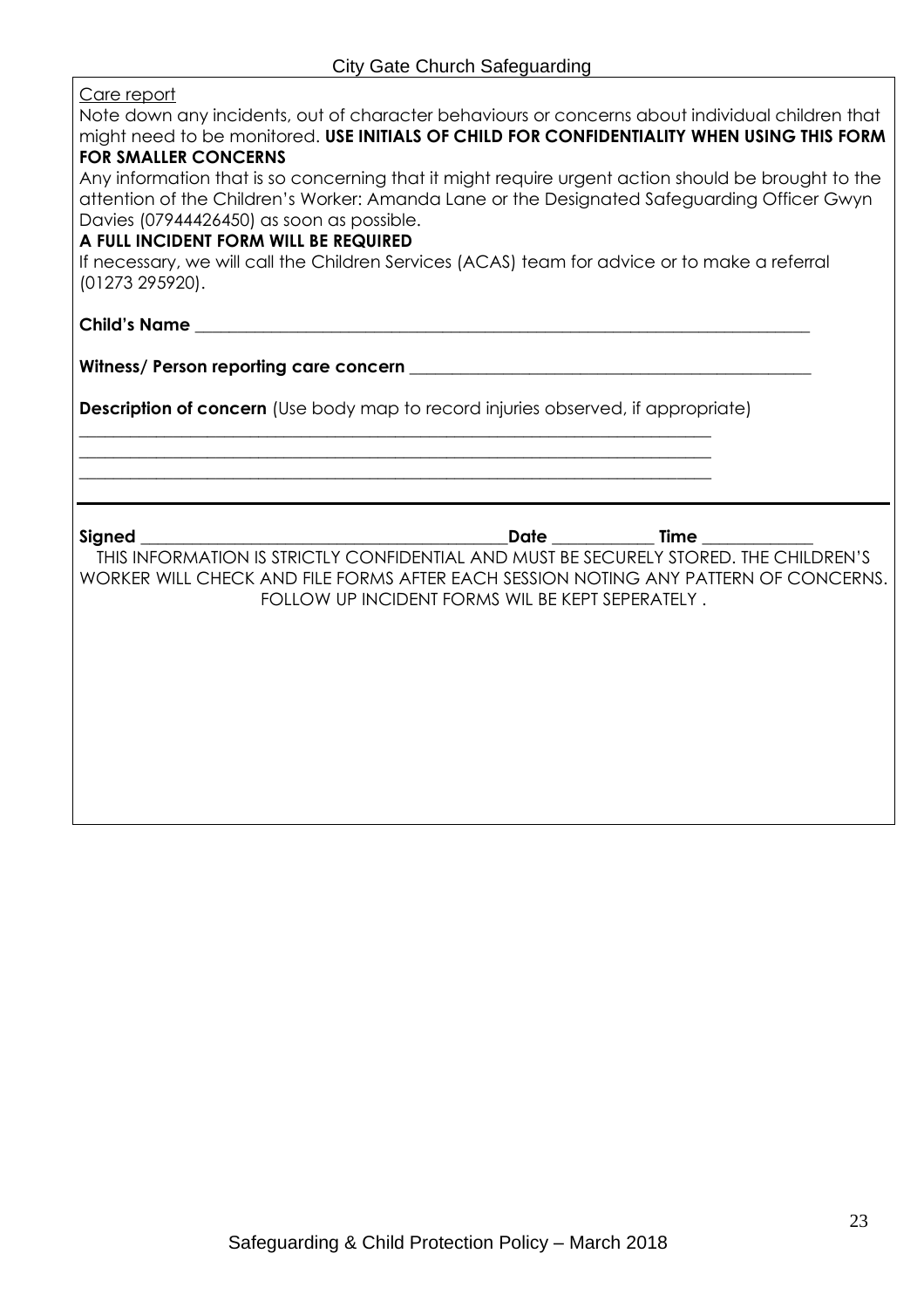| Details of Child/Children and their parents/Carer                                                                                                                                  |                        |                                                                                                        |                            |  |  |
|------------------------------------------------------------------------------------------------------------------------------------------------------------------------------------|------------------------|--------------------------------------------------------------------------------------------------------|----------------------------|--|--|
| Name of child:                                                                                                                                                                     |                        |                                                                                                        |                            |  |  |
| Gender: Male/Female                                                                                                                                                                | Date of birth:<br>Age: |                                                                                                        |                            |  |  |
| Parent's/ Carer's names(s):                                                                                                                                                        |                        |                                                                                                        |                            |  |  |
| Home Address:                                                                                                                                                                      |                        |                                                                                                        |                            |  |  |
| Contact numbers:                                                                                                                                                                   |                        |                                                                                                        |                            |  |  |
| <b>Your Details:</b>                                                                                                                                                               |                        |                                                                                                        |                            |  |  |
| Your name:                                                                                                                                                                         | <b>Your Position</b>   |                                                                                                        | Date and time of incident: |  |  |
| Report:                                                                                                                                                                            |                        |                                                                                                        |                            |  |  |
| Are you reporting your own concerns or responding to concerns raised by someone else?                                                                                              |                        |                                                                                                        |                            |  |  |
| Responding to my own concerns<br>Responding to concerns raised by<br>someone else                                                                                                  |                        | If responding to concerns raised by someone else,<br>give their name and position within church/group: |                            |  |  |
| Please provide details of the incident or concerns you have, including times, dates or other<br>relevant information (describe and injuries) and whether fact, opinion or hearsay: |                        |                                                                                                        |                            |  |  |
| The child's account of what has happened and how:                                                                                                                                  |                        |                                                                                                        |                            |  |  |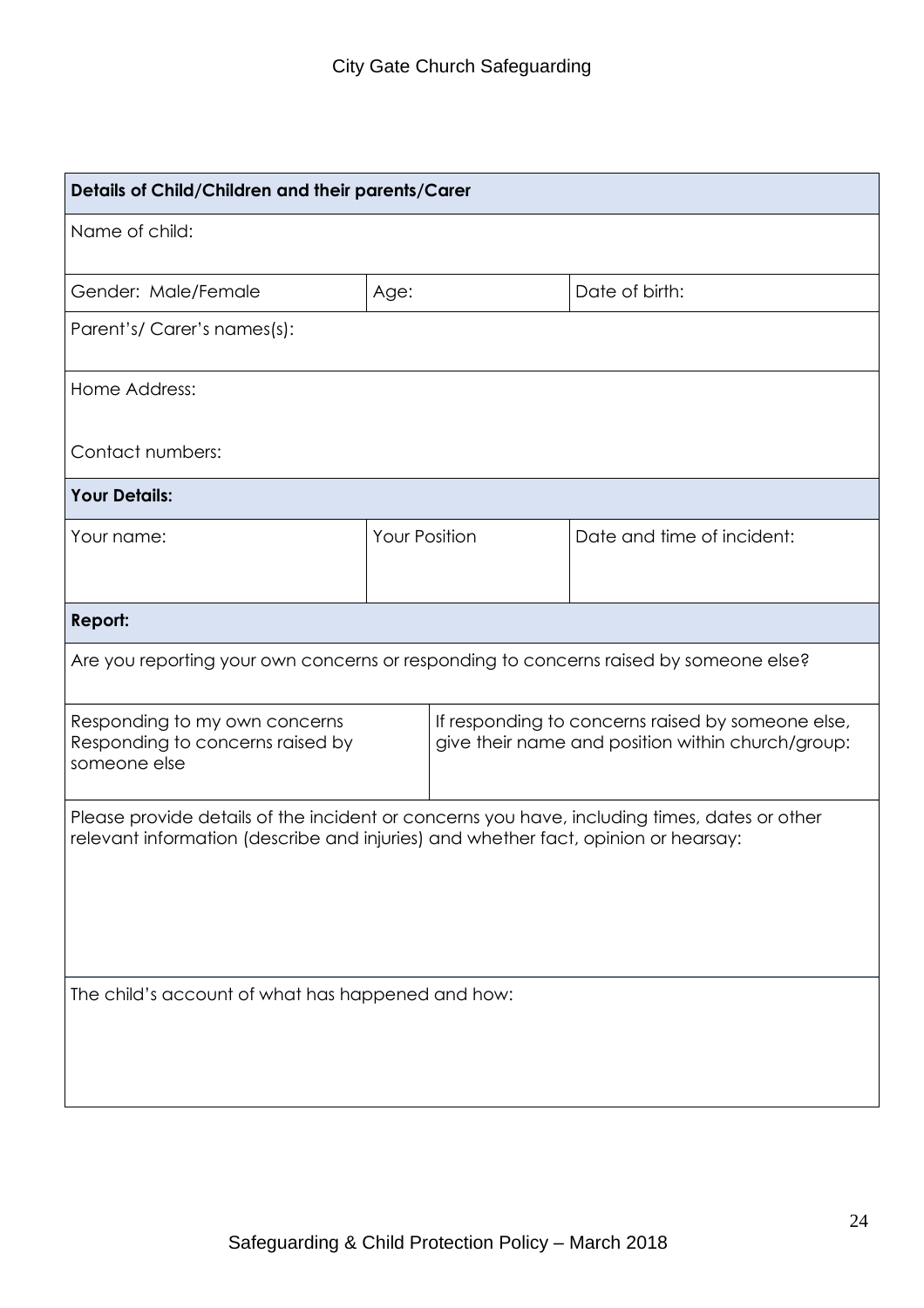Please provide details of the person alleged to have caused the incident/injury including where possible any details:

Please provide details of any witnesses to the incident(s):

#### **Appendix 4:**

# **Safeguarding Incident Report Form**

| Have you spoken to the parents?<br>Yes<br><b>No</b>                                                                                                            | If yes please provide details of what was said: |  |  |  |  |
|----------------------------------------------------------------------------------------------------------------------------------------------------------------|-------------------------------------------------|--|--|--|--|
| Have you spoken to the child?<br>Yes<br><b>No</b>                                                                                                              | If yes please provide details of what was said: |  |  |  |  |
| Have you spoken to the person<br>against whom the allegations are<br>being made?<br>Yes<br><b>No</b>                                                           | If yes please provide details of what was said: |  |  |  |  |
| Further action taken to date:                                                                                                                                  |                                                 |  |  |  |  |
| What other agencies are you aware of that are involved with the family, and have you<br>contacted any of them? E.g. school, GP, Health visitor, preschool etc. |                                                 |  |  |  |  |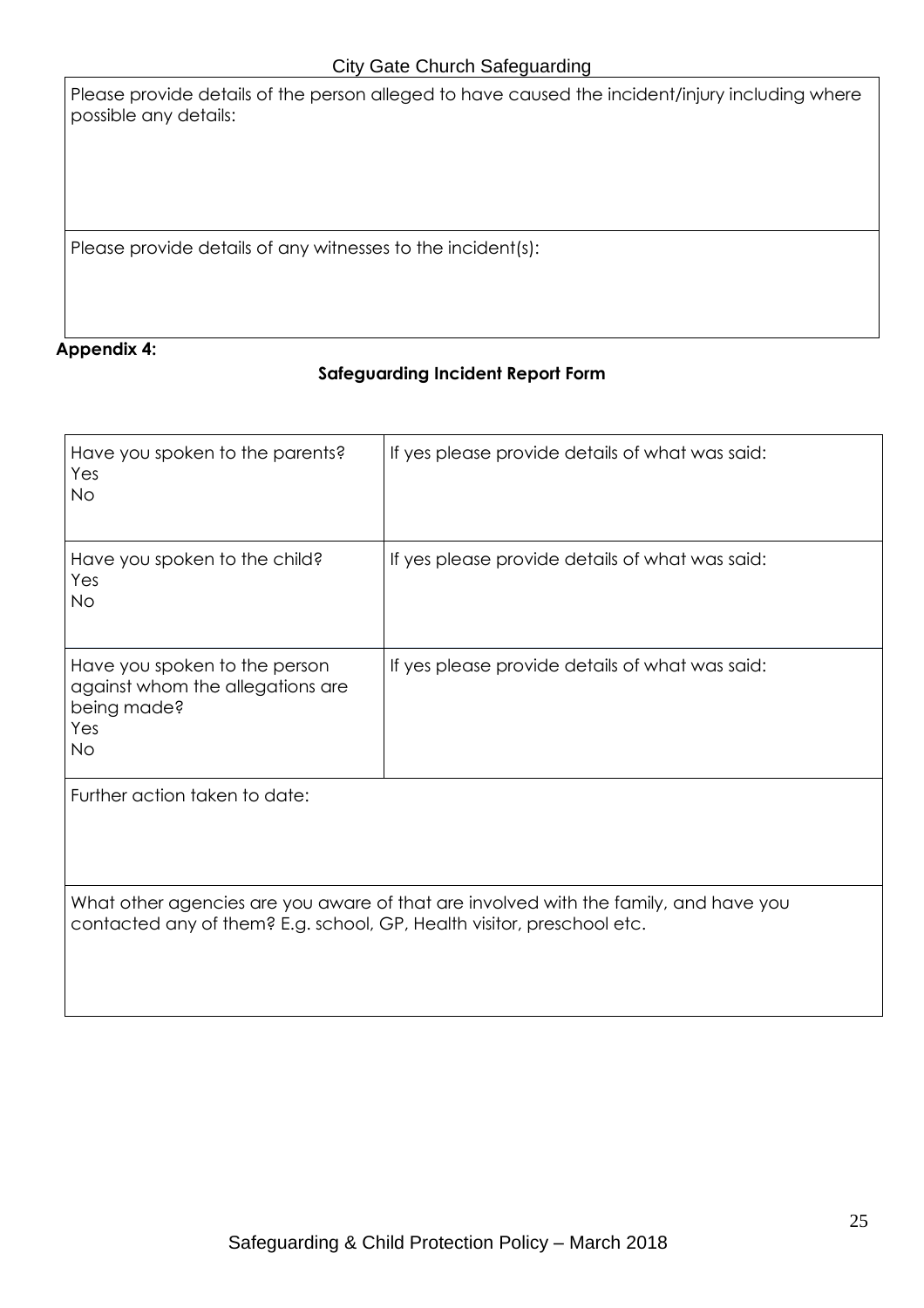|                                                                                                                                                                                                                                                                                                                                                      |                                                             | ony calo onaron caloguaranig                                |      |  |  |  |  |
|------------------------------------------------------------------------------------------------------------------------------------------------------------------------------------------------------------------------------------------------------------------------------------------------------------------------------------------------------|-------------------------------------------------------------|-------------------------------------------------------------|------|--|--|--|--|
| Have you informed the statutory authorities?<br><b>Children's Social Care:</b>                                                                                                                                                                                                                                                                       |                                                             |                                                             |      |  |  |  |  |
| Yes                                                                                                                                                                                                                                                                                                                                                  | If yes, please provide name and number of person contacted: |                                                             |      |  |  |  |  |
| No.                                                                                                                                                                                                                                                                                                                                                  |                                                             |                                                             |      |  |  |  |  |
| Police:<br>Yes                                                                                                                                                                                                                                                                                                                                       |                                                             | If yes, please provide name and number of person contacted: |      |  |  |  |  |
| <b>No</b>                                                                                                                                                                                                                                                                                                                                            |                                                             |                                                             |      |  |  |  |  |
| Data protection<br>As the person completing this form, you must notify each person whose information you include<br>about what will happen to their information and how it may be disclosed except to the extent<br>that doing so would prejudice either the prevention or detection of a crime or the apprehension<br>or prosecution of an offender |                                                             |                                                             |      |  |  |  |  |
| Signature                                                                                                                                                                                                                                                                                                                                            |                                                             |                                                             |      |  |  |  |  |
| Your signature                                                                                                                                                                                                                                                                                                                                       |                                                             | Date                                                        | Time |  |  |  |  |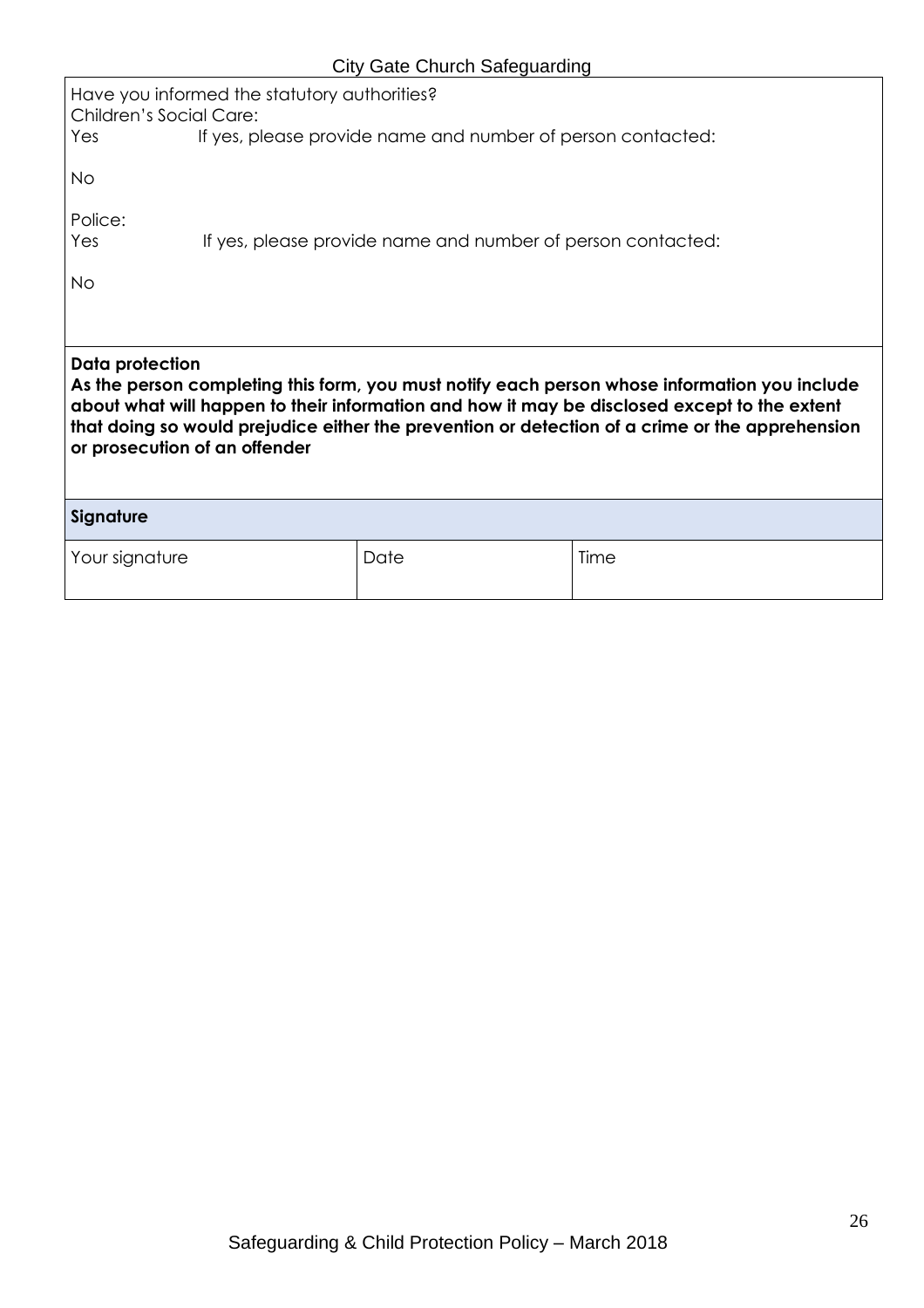**Appendix 5:** Safeguarding Code of Conduct

City Gate Church takes the safeguarding of children and vulnerable adults seriously.

All leaders, trustees, staff and volunteers have a duty of care to the vulnerable adults and children that they serve or work with. This includes taking responsibility for your own behaviour and attitude when working with them.

Alongside the practical issues of making City Gate Church provides safe activities and ministry, we also need to ensure behaviour and actions are reflecting safe practice too. The safeguarding code of conduct outlines practical examples of the minimum standards required. However, this list is not exhaustive.

#### **Do:**

- Treat all people with respect. Some vulnerable adults may need different help at times, but all of it should be respectful, and value them as adults with choice and capability wherever possible.
- Remember, as a leader, trustee, staff or volunteer this gives you a position of power and trust so you need to be transparent and accountable in all that you do.
- Ensure wherever possible there is more than one member of staff or volunteer present during activities and ministry, or that you are in the sight or hearing of other staff or volunteers.
- Try to avoid lone working where possible. If this is unavoidable due to the nature of your project work then follow the guidelines for lone working and take advice. We adhere tp CCPAS guidance <https://www.ccpas.co.uk/>
- Take care to avoid your actions and words being misinterpreted. You may not know the background of all people you work or minister to.
- Be conscious of the appropriateness of any physical contact and verbal comments you may make. Their experiences may make them vulnerable without you knowing why, either wanting more attention or feeling threatened by too much. Be age and gender appropriate and sensitive to ethnic/cultural boundaries.
- If you are in any doubt as to the appropriateness of your actions then ask a colleague or the person responsible for your supervision.
- Be fair in all your dealings with everyone and do not show favouritism to any particular child or adult.
- Support and encourage vulnerable adult service users to be independent and to make their own choices.
- Challenge unacceptable behaviour and report all concerns, allegations or suspicions of abuse.

#### **Don't**

- Permit abusive activities such as ridiculing or bullying. Challenge those that do, educate where you can, report where you need to.
- Make suggestive, aggressive or derogatory remarks or gestures to any person yourself. Model best practice of respect, choice and empowerment of individuals.
- Allow boundaries to blur or be broken as a leader, trustee, staff or volunteer when ministering or serving children, or adults who may be vulnerable.
- Message individuals privately on social media or mobiles unless there is a policy stating otherwise, or full accountability to another leader.
- Offer your private contact details to individuals that cannot be tracked by others in an accountable way.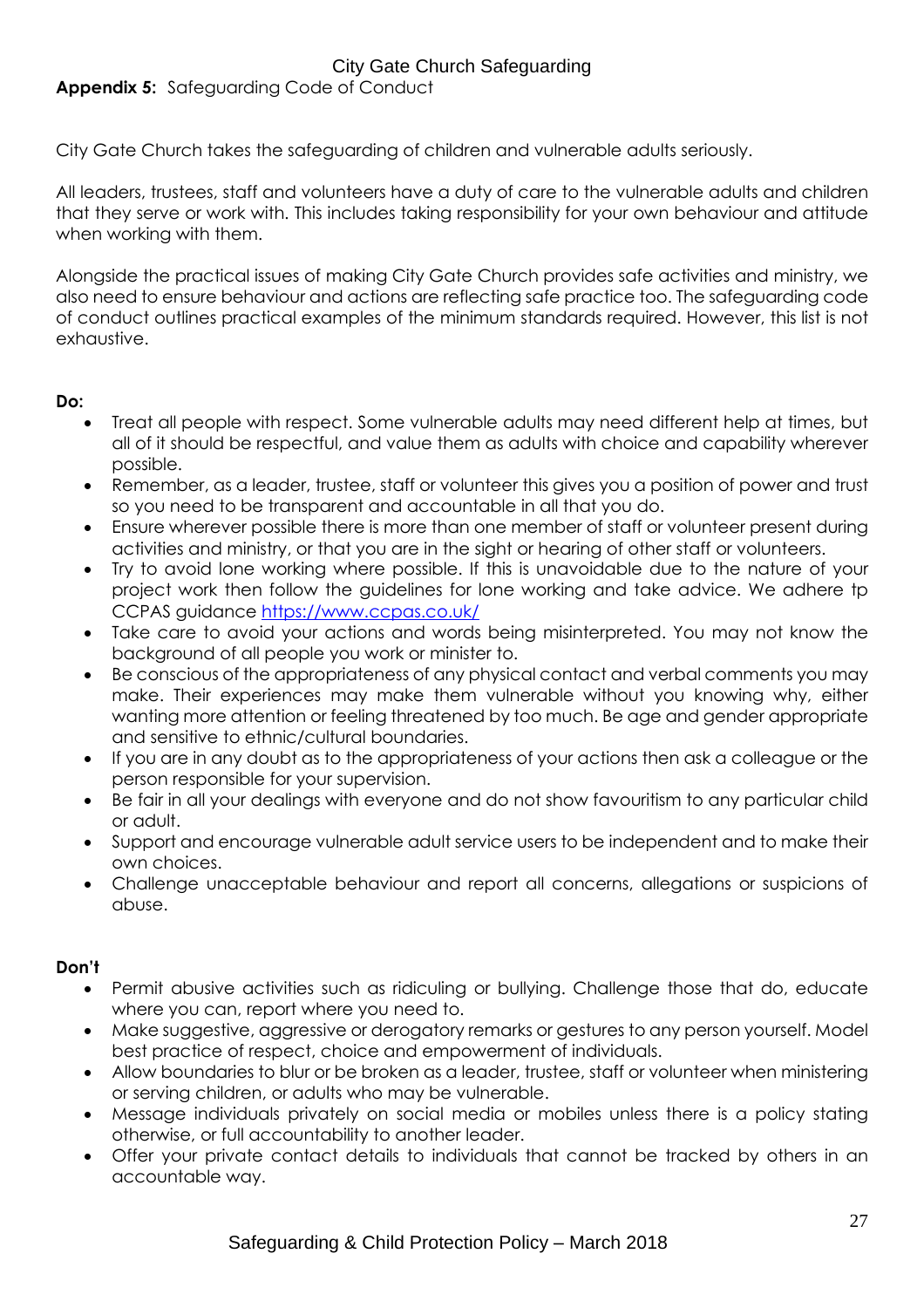- Enter into an intimate relationship with anyone you have a position of trust over. Intimacy can be emotional as well as physical.
- Address the personal care issues of members such as toileting or dressing them. If this type of help is needed someone else will be responsible for supporting them in this area, i.e. their parent/carer.
- Accept any type of financial reward or gift of any kind for any service or ministry provided or enter into any agreement to handle money on behalf of the service user.
- Discuss the financial situation of service users with others. Pass them details of local advice centres that can do that properly.
- Let suspicions, disclosure or allegations of abuse go unrecorded or reported.
- Rely on the organisation's good name or yours to protect you.

# **What to do . . .**

If you are in any doubt about your behaviour or conduct not meeting guidelines, or you feel inexperienced in your position, please do chat to someone on your team to check or receive training.

# **Accountability is key.**

If you have a concern about someone else's behaviour on team do 'go to them' and ask if they realise that their behaviour may be misconstrued. They may not have realised how it could look or have not received training on policies or safeguarding best practice. If you don't feel able to, please talk to your team leader and discuss your concern. You must not ignore a concern and dismiss it as nothing.

# **Passing on a concern is key.**

If the behaviour of a team member is clearly breaking guidelines and is of a high concern, please report this to your team leader at once, they will be able to respond to this appropriately and must take immediate action.

#### **Reporting risky behaviour is key.**

If you have a concern about a child or vulnerable adult, or they share a concern, or disclose abuse, you must pass on that information to the team leader or designated safeguarding lead immediately. Follow your reporting a safeguarding concern policy.

# **Reporting a concern or a disclosure of abuse is key.**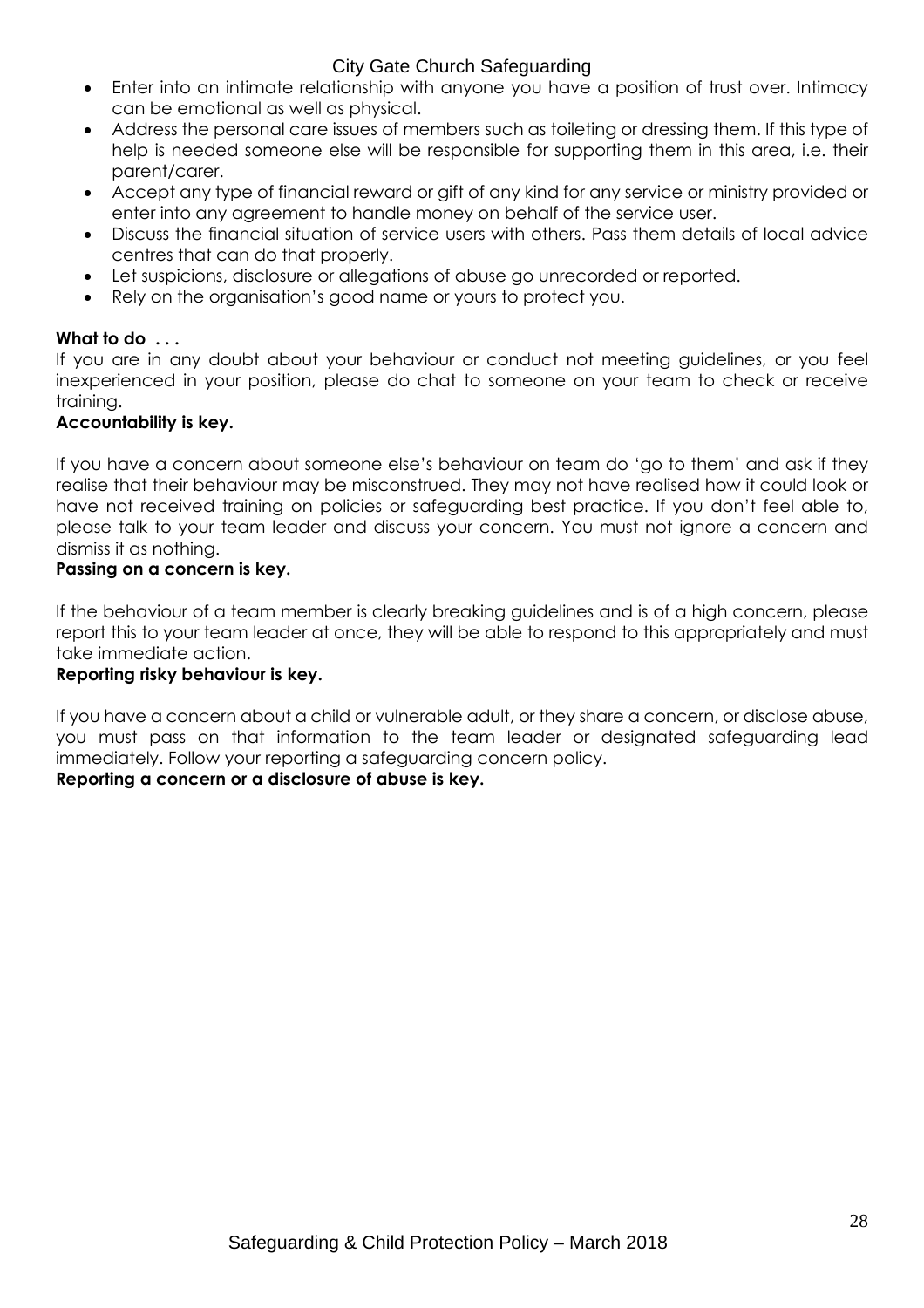| <b>Organisation</b>                               | <b>Tel</b>    | <b>Website/Email</b>                                                                    | <b>Notes</b>                                                                      |
|---------------------------------------------------|---------------|-----------------------------------------------------------------------------------------|-----------------------------------------------------------------------------------|
| Childline                                         | 0800 1111     | www.childline.or<br><u>g.uk</u>                                                         | 24 hour line for children and young people<br>to talk about things worrying them  |
| NSPCC-<br>Child<br>Protection<br>helpline         | 0808 800 5000 | help@nspcc.org.<br><u>uk</u>                                                            | 24 hour line for adults worried about the<br>safety of a child                    |
| Thirtyone:<br>eight                               | 0845 120 4550 | https://thirtyone<br>eight.org/                                                         | Offers help, information and advice to<br>churches and other faith organisations. |
| Adult<br>Safeguarding<br>Services<br>Access point | 01273 295555  | http://www.brig<br>htonandhovelsc<br><u>b.org.uk/safegu</u><br>arding-adults-<br>board/ |                                                                                   |

**Appendix 6: Useful contact numbers and websites**

| Type of<br>Abuse                    | Organisation                                          | <b>Number</b>    | <b>Email/Website</b> | <b>Notes</b>                                                                                                            |
|-------------------------------------|-------------------------------------------------------|------------------|----------------------|-------------------------------------------------------------------------------------------------------------------------|
| Domesti<br>С<br>Violence            | Women's Aid                                           | 0808 2000<br>247 | Womensaid.org.uk     | 24 hour National DV<br>helpline                                                                                         |
| Forced<br>marriage<br>and HBV       | Forced<br>Marriage Unit                               | 020 7008<br>0151 | Safe.met.police.uk   | Website has links to other<br>support organisations                                                                     |
| Female<br>Genital<br>Mutilatio<br>n | Foreign and<br>Commonwe<br>alth Office                | 0207 008<br>1500 | fgm@fco.gov.uk       | If you are concerned that<br>a British citizen may be<br>taken overseas for the<br>purpose of FGM                       |
| Female<br>Genital<br>Mutilatio<br>n | NSPCC FGM<br>helpline                                 | 0800 028<br>3550 | fgmhelp@nspcc.org.uk |                                                                                                                         |
| Female<br>Genital<br>Mutilatio<br>n | Forward                                               |                  | www.forwarduk.org.uk | <b>Provide support,</b><br>counselling and safe<br>space for girls and<br>women to talk about<br>their FMG experiences. |
| Human<br>Traffickin<br>g            | <b>NSPCC Child</b><br>Trafficking<br>Advice<br>Centre | 0808 800<br>5000 | help@nspcc.org.uk    | Monday - Friday 09:30am<br>$-4:30pm$                                                                                    |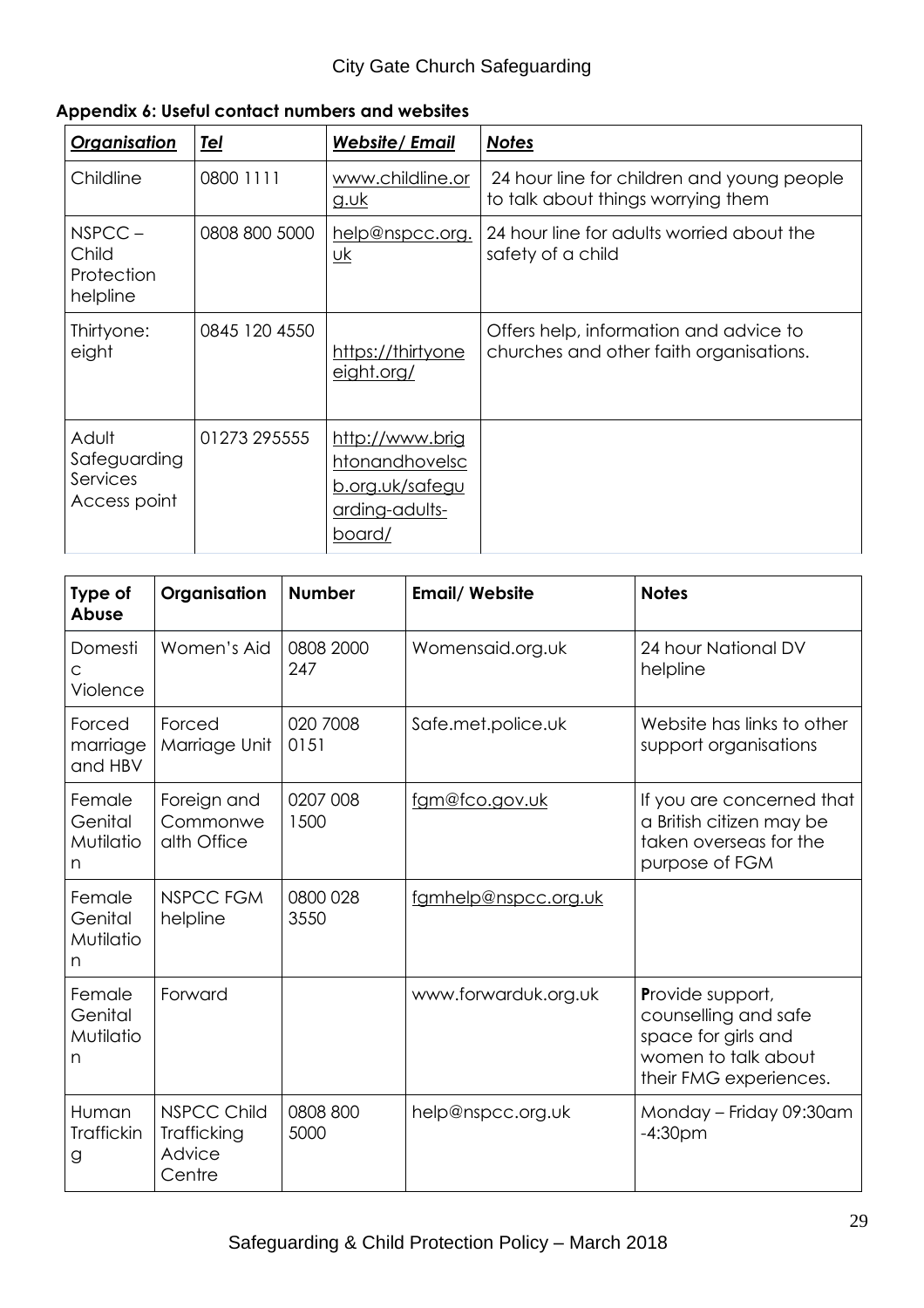| Human<br><b>Traffickin</b><br>g | Salvation<br>Army<br>Trafficking<br>helpline                                    | 0300 3038151 | www.salvationarmy.org.u<br>k/rescue | 24 hour/ 7 days a week.<br>Call this number if you<br>suspect someone is a<br>victim of Human<br>Trafficking.                                                    |
|---------------------------------|---------------------------------------------------------------------------------|--------------|-------------------------------------|------------------------------------------------------------------------------------------------------------------------------------------------------------------|
| Human<br><b>Traffickin</b><br>g | $NRM -$<br>National<br>Referral<br>Mechanism<br>for Human<br><b>Trafficking</b> |              | www.nationalcrimeagen<br>cy.gov.uk  | National Crime Agency<br>gives more details on<br>their website of referral<br>agencies that can be<br>used to support those<br>affected by Human<br>Trafficking |

# **Appendix 7: City Gate Church and local contact numbers**

# **City Gate Church**

Lead Elder: Andy Au

Implementation Elder, Oversight for Children's and Youth work and Safeguarding/ Child Protection Lead: Cathy Wilkins 07812 497877

Deputy Safeguarding/ Child Protection Lead: Patrick Strannack

Children's Work Team Leader: Amanda Lane

Youth Leader: vacant. Oversight: Gwyn Davies

Trustee with responsibility for Safeguarding: Becky Godden

#### Social services

Advice, Contact and Assessment Service

Whitehawk Community Hub and Library, 179A Whitehawk Road, Brighton, BN2 5FL

Telephone: 01273 295920 Weekends and out of hours: 01273 335905/06

Email [ACAS@brighton-hove.gcsx.gov.uk](mailto:ACAS@brighton-hove.gcsx.gov.uk) Fax: 01273 295910

#### Brighton and Hove Front Door for Families:

<https://www.bhscp.org.uk/>

Contact the Front Door for Families